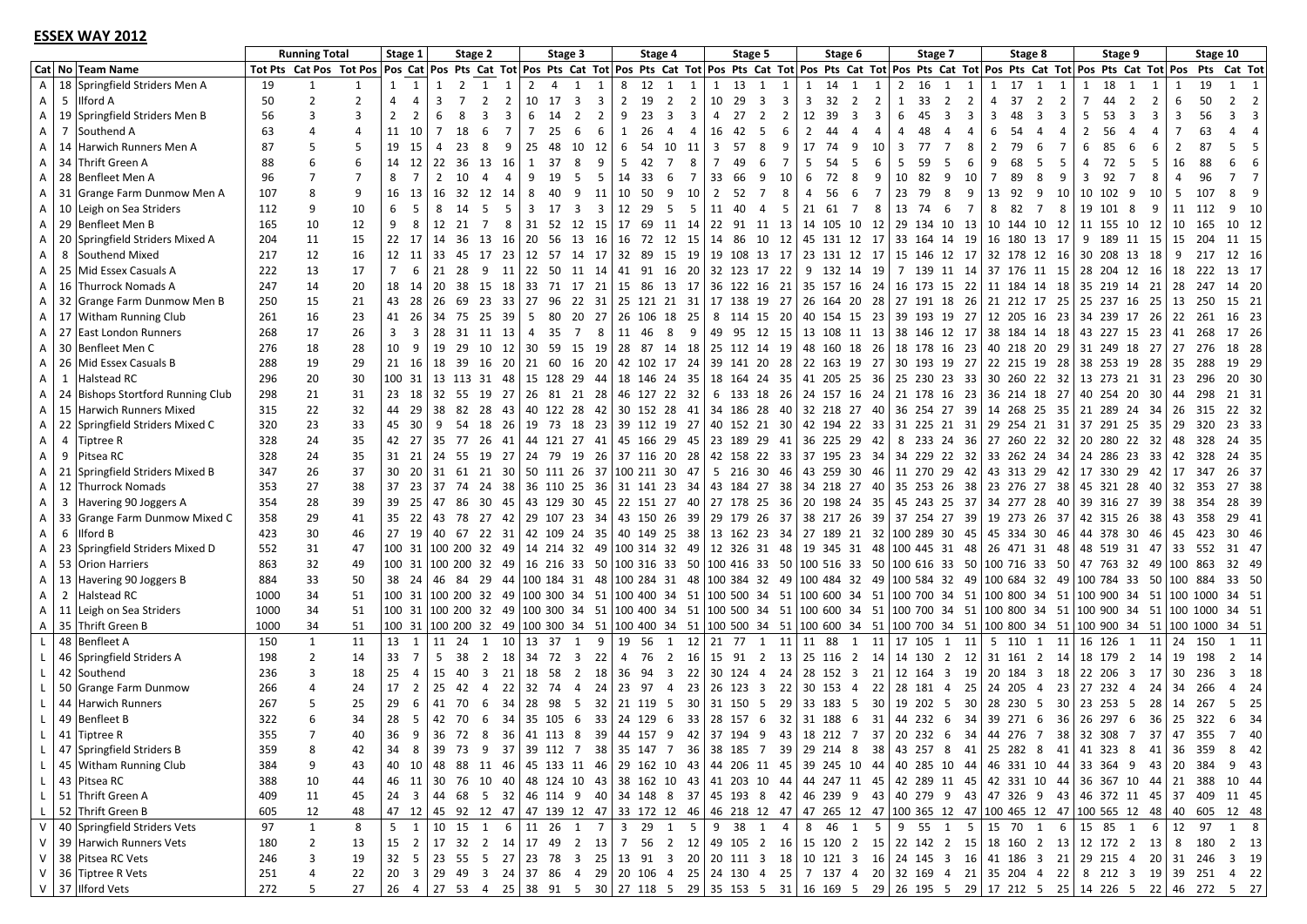| <b>Stage 1 Results</b> |                |   |                                       |               |  |  |  |  |  |  |
|------------------------|----------------|---|---------------------------------------|---------------|--|--|--|--|--|--|
| Pos                    | Team           |   | Cat Name                              | <b>Points</b> |  |  |  |  |  |  |
| 1                      | 18             | А | Springfield Striders Men A            | 1             |  |  |  |  |  |  |
| 2                      | 19             | Α | Springfield Striders Men B            | 2             |  |  |  |  |  |  |
| 3                      | 27             | Α | <b>East London Runners</b>            | 3             |  |  |  |  |  |  |
| 4                      | 5              | Α | Ilford A                              | 4             |  |  |  |  |  |  |
| 5                      | 40             | v | Springfield Striders Vets             | 5             |  |  |  |  |  |  |
| 6                      | 10             | А | Leigh on Sea Striders                 | 6             |  |  |  |  |  |  |
| 7                      | 25             | А | Mid Essex Casuals A                   | 7             |  |  |  |  |  |  |
| 8                      | 28             | А | Benfleet Men A                        | 8             |  |  |  |  |  |  |
| 9                      | 29             | Α | Benfleet Men B                        | 9             |  |  |  |  |  |  |
| 10                     | 30             | А | Benfleet Men C                        | 10            |  |  |  |  |  |  |
| 11                     | 7              | А | Southend A                            | 11            |  |  |  |  |  |  |
| 12                     | 8              | Α | Southend Mixed                        | 12            |  |  |  |  |  |  |
| 13                     | 48             | L | <b>Benfleet A</b>                     | 13            |  |  |  |  |  |  |
| 14                     | 34             | А | Thrift Green A                        | 14            |  |  |  |  |  |  |
| 15                     | 39             | v | <b>Harwich Runners Vets</b>           | 15            |  |  |  |  |  |  |
| 16                     | 31             | Α | Grange Farm Dunmow Men A              | 16            |  |  |  |  |  |  |
| 17                     | 50             | L | Grange Farm Dunmow                    | 17            |  |  |  |  |  |  |
| 18                     | 16             | А | Thurrock Nomads A                     | 18            |  |  |  |  |  |  |
| 19                     | 14             | Α | Harwich Runners Men A                 | 19            |  |  |  |  |  |  |
| 20                     | 36             | v | <b>Tiptree R Vets</b>                 | 20            |  |  |  |  |  |  |
| 21                     | 26             | А | Mid Essex Casuals B                   | 21            |  |  |  |  |  |  |
| 22                     | 20             | А | Springfield Striders Mixed A          | 22            |  |  |  |  |  |  |
| 23                     | 24             | А | <b>Bishops Stortford Running Club</b> | 23            |  |  |  |  |  |  |
| 24                     | 51             | L | Thrift Green A                        | 24            |  |  |  |  |  |  |
| 25                     | 42             | L | Southend                              | 25            |  |  |  |  |  |  |
| 26                     | 37             | V | <b>Ilford Vets</b>                    | 26            |  |  |  |  |  |  |
| 27                     | 6              | Α | Ilford B                              | 27            |  |  |  |  |  |  |
| 28                     | 49             | L | <b>Benfleet B</b>                     | 28            |  |  |  |  |  |  |
| 29                     | 44             | L | <b>Harwich Runners</b>                | 29            |  |  |  |  |  |  |
| 30                     | 21             | Α | Springfield Striders Mixed B          | 30            |  |  |  |  |  |  |
| 31                     | 9              | Α | Pitsea RC                             | 31            |  |  |  |  |  |  |
| 32                     | 38             | v | Pitsea RC Vets                        | 32            |  |  |  |  |  |  |
| 33                     | 46             | L | Springfield Striders A                | 33            |  |  |  |  |  |  |
| 34                     | 47             | L | Springfield Striders B                | 34            |  |  |  |  |  |  |
| 35                     | 33             | А | Grange Farm Dunmow Mixed C            | 35            |  |  |  |  |  |  |
| 36                     | 41             | L | Tiptree R                             | 36            |  |  |  |  |  |  |
| 37                     | 12             | Α | <b>Thurrock Nomads</b>                | 37            |  |  |  |  |  |  |
| 38                     | 13             | А | Havering 90 Joggers B                 | 38            |  |  |  |  |  |  |
| 39                     | 3              | А | Havering 90 Joggers A                 | 39            |  |  |  |  |  |  |
| 40                     | 45             | L | Witham Running Club                   | 40            |  |  |  |  |  |  |
| 41                     | 17             | А | Witham Running Club                   | 41            |  |  |  |  |  |  |
| 42                     | 4              | Α | <b>Tiptree R</b>                      | 42            |  |  |  |  |  |  |
| 43                     | 32             | Α | Grange Farm Dunmow Men B              | 43            |  |  |  |  |  |  |
| 44                     | 15             | А | Harwich Runners Mixed                 | 44            |  |  |  |  |  |  |
| 45                     | 22             | А | Springfield Striders Mixed C          | 45            |  |  |  |  |  |  |
| 46                     | 43             | L | Pitsea RC                             | 46            |  |  |  |  |  |  |
| 47                     | 52             | L | Thrift Green B                        | 47            |  |  |  |  |  |  |
| 100                    | 1              | А | Halstead RC                           | 100           |  |  |  |  |  |  |
| 100                    | 23             | Α | Springfield Striders Mixed D          | 100           |  |  |  |  |  |  |
| 100                    | 53             | Α | <b>Orion Harriers</b>                 | 100           |  |  |  |  |  |  |
| 100                    | $\overline{2}$ | Α | Halstead RC                           | 100           |  |  |  |  |  |  |
| 100                    | 11             | Α | Leigh on Sea Striders                 | 100           |  |  |  |  |  |  |
| 100                    | 35             | Α | Thrift Green B                        | 100           |  |  |  |  |  |  |
|                        |                |   |                                       |               |  |  |  |  |  |  |

|                 |                |   | <b>Stage 1 Results</b>                |                | <b>Category Positions</b> |                |                                       |                |  |  |  |
|-----------------|----------------|---|---------------------------------------|----------------|---------------------------|----------------|---------------------------------------|----------------|--|--|--|
| Pos             | Team           |   | Cat Name                              | <b>Points</b>  | <b>Open Team</b>          |                |                                       | <b>Points</b>  |  |  |  |
| $\mathbf{1}$    | 18             | A | Springfield Striders Men A            | 1              | $\mathbf{1}$              | 18             | Springfield Striders Men A            | 1              |  |  |  |
| $\overline{2}$  | 19             | А | Springfield Striders Men B            | $\overline{2}$ | $\overline{c}$            | 19             | Springfield Striders Men B            | $\overline{2}$ |  |  |  |
| $\overline{3}$  | 27             | Α | <b>East London Runners</b>            | 3              | 3                         | 27             | East London Runners                   | 3              |  |  |  |
| 4               | 5              | A | <b>Ilford A</b>                       | 4              | 4                         | 5              | <b>Ilford A</b>                       | 4              |  |  |  |
| 5               | 40             | v | Springfield Striders Vets             | 5              | 5                         | 10             | Leigh on Sea Striders                 | 6              |  |  |  |
| 6               | 10             | А | Leigh on Sea Striders                 | 6              | 6                         | 25             | Mid Essex Casuals A                   | $\overline{7}$ |  |  |  |
|                 |                |   |                                       |                |                           |                |                                       |                |  |  |  |
| $\overline{7}$  | 25             | Α | Mid Essex Casuals A                   | 7              | 7                         | 28             | Benfleet Men A                        | 8              |  |  |  |
| $\bf 8$         | 28             | A | Benfleet Men A                        | 8              | 8                         | 29             | Benfleet Men B                        | 9              |  |  |  |
| 9               | 29             | A | Benfleet Men B                        | 9              | 9                         | 30             | Benfleet Men C                        | 10             |  |  |  |
| 10              | 30             | A | Benfleet Men C                        | 10             | 10                        | $\overline{7}$ | Southend A                            | 11             |  |  |  |
| $11\,$          | 7              | Α | Southend A                            | 11             | 11                        | 8              | Southend Mixed                        | 12             |  |  |  |
| 12              | 8              | A | Southend Mixed                        | 12             | 12                        | 34             | <b>Thrift Green A</b>                 | 14             |  |  |  |
| 13              | 48             | L | <b>Benfleet A</b>                     | 13             | 13                        | 31             | Grange Farm Dunmow Men A              | 16             |  |  |  |
| $14\,$          | 34             | A | Thrift Green A                        | 14             | 14                        | 16             | <b>Thurrock Nomads A</b>              | 18             |  |  |  |
| 15              | 39             | v | <b>Harwich Runners Vets</b>           | 15             | 15                        | 14             | Harwich Runners Men A                 | 19             |  |  |  |
| 16              | 31             | Α | Grange Farm Dunmow Men A              | 16             | 16                        | 26             | Mid Essex Casuals B                   | 21             |  |  |  |
| 17              | 50             | L | Grange Farm Dunmow                    | 17             | 17                        | 20             | Springfield Striders Mixed A          | 22             |  |  |  |
| 18              | 16             | Α | <b>Thurrock Nomads A</b>              | 18             | 18                        | 24             | <b>Bishops Stortford Running Club</b> | 23             |  |  |  |
| 19              | 14             | Α | Harwich Runners Men A                 | 19             | 19                        | 6              | Ilford B                              | 27             |  |  |  |
| 20              | 36             | v | <b>Tiptree R Vets</b>                 | 20             | 20                        | 21             | Springfield Striders Mixed B          | 30             |  |  |  |
| 21              | 26             | A | Mid Essex Casuals B                   | 21             | 21                        | 9              | Pitsea RC                             | 31             |  |  |  |
|                 | 20             |   |                                       | 22             | 22                        | 33             |                                       |                |  |  |  |
| 22              |                | А | Springfield Striders Mixed A          |                |                           |                | Grange Farm Dunmow Mixed C            | 35             |  |  |  |
| 23              | 24             | Α | <b>Bishops Stortford Running Club</b> | 23             | 23                        | 12             | <b>Thurrock Nomads</b>                | 37             |  |  |  |
| 24              | 51             | L | <b>Thrift Green A</b>                 | 24             | 24                        | 13             | Havering 90 Joggers B                 | 38             |  |  |  |
| 25              | 42             | L | Southend                              | 25             | 25                        | 3              | Havering 90 Joggers A                 | 39             |  |  |  |
| 26              | 37             | v | <b>Ilford Vets</b>                    | 26             | 26                        | 17             | Witham Running Club                   | 41             |  |  |  |
| 27              | 6              | Α | <b>Ilford B</b>                       | 27             | 27                        | 4              | Tiptree R                             | 42             |  |  |  |
| 28              | 49             | L | <b>Benfleet B</b>                     | 28             | 28                        | 32             | Grange Farm Dunmow Men B              | 43             |  |  |  |
| 29              | 44             | L | <b>Harwich Runners</b>                | 29             | 29                        | 15             | Harwich Runners Mixed                 | 44             |  |  |  |
| 30              | 21             | Α | Springfield Striders Mixed B          | 30             | 30                        | 22             | Springfield Striders Mixed C          | 45             |  |  |  |
| 31              | 9              | Α | Pitsea RC                             | 31             | 31                        | $\mathbf{1}$   | <b>Halstead RC</b>                    | 100            |  |  |  |
| $\overline{32}$ | 38             | v | Pitsea RC Vets                        | 32             | 32                        | 23             | Springfield Striders Mixed D          | 100            |  |  |  |
| 33              | 46             | L | Springfield Striders A                | 33             | 33                        | 53             | <b>Orion Harriers</b>                 | 100            |  |  |  |
| 34              | 47             | L | Springfield Striders B                | 34             | 34                        | $\overline{2}$ | Halstead RC                           | 100            |  |  |  |
| 35              | 33             | А | Grange Farm Dunmow Mixed C            | 35             | 35                        | 11             | Leigh on Sea Striders                 | 100            |  |  |  |
| 36              | 41             | L | <b>Tiptree R</b>                      | 36             | 36                        | 35             | Thrift Green B                        | 100            |  |  |  |
| 37              | 12             | Α | <b>Thurrock Nomads</b>                | 37             |                           |                |                                       |                |  |  |  |
| 38              | 13             | Α | Havering 90 Joggers B                 | 38             | <b>Ladies Team</b>        |                |                                       | <b>Points</b>  |  |  |  |
|                 |                |   |                                       |                |                           |                |                                       |                |  |  |  |
| 39              | 3              | Α | Havering 90 Joggers A                 | 39             | $\mathbf{1}$              | 48             | <b>Benfleet A</b>                     | 13             |  |  |  |
| 40              | 45             | L | Witham Running Club                   | 40             | $\overline{a}$            | 50             | <b>Grange Farm Dunmow</b>             | 17             |  |  |  |
| 41              | 17             | Α | Witham Running Club                   | 41             | $\overline{\mathbf{3}}$   | 51             | Thrift Green A                        | 24             |  |  |  |
| 42              | 4              | Α | <b>Tiptree R</b>                      | 42             | 4                         | 42             | Southend                              | 25             |  |  |  |
| 43              | 32             | Α | Grange Farm Dunmow Men B              | 43             | $\overline{5}$            | 49             | <b>Benfleet B</b>                     | 28             |  |  |  |
| 44              | 15             | Α | <b>Harwich Runners Mixed</b>          | 44             | 6                         | 44             | <b>Harwich Runners</b>                | 29             |  |  |  |
| 45              | 22             | Α | Springfield Striders Mixed C          | 45             | 7                         | 46             | Springfield Striders A                | 33             |  |  |  |
| 46              | 43             | L | Pitsea RC                             | 46             | 8                         | 47             | Springfield Striders B                | 34             |  |  |  |
| 47              | 52             | L | Thrift Green B                        | 47             | 9                         | 41             | <b>Tiptree R</b>                      | 36             |  |  |  |
| 100             | $\mathbf{1}$   | A | <b>Halstead RC</b>                    | 100            | 10                        | 45             | Witham Running Club                   | 40             |  |  |  |
| 100             | 23             | A | Springfield Striders Mixed D          | 100            | 11                        | 43             | Pitsea RC                             | 46             |  |  |  |
| 100             | 53             | A | <b>Orion Harriers</b>                 | 100            | 12                        | 52             | Thrift Green B                        | 47             |  |  |  |
| 100             | $\overline{2}$ | Α | <b>Halstead RC</b>                    | 100            |                           |                |                                       |                |  |  |  |
|                 |                |   |                                       | 100            |                           |                |                                       |                |  |  |  |
| 100             | 11             | А | Leigh on Sea Striders                 |                | <b>Vets Team</b>          |                |                                       | <b>Points</b>  |  |  |  |
| 100             | 35             | A | Thrift Green B                        | 100            | 1                         | 40             | Springfield Striders Vets             | 5              |  |  |  |
|                 |                |   |                                       |                | 2                         | 39             | Harwich Runners Vets                  | 15             |  |  |  |
|                 |                |   |                                       |                | 3                         | 36             | <b>Tiptree R Vets</b>                 | 20             |  |  |  |
|                 |                |   |                                       |                | 4                         | 37             | <b>Ilford Vets</b>                    | 26             |  |  |  |
|                 |                |   |                                       |                | 5 <sup>1</sup>            | 38             | Pitsea RC Vets                        | 32             |  |  |  |
|                 |                |   |                                       |                |                           |                |                                       |                |  |  |  |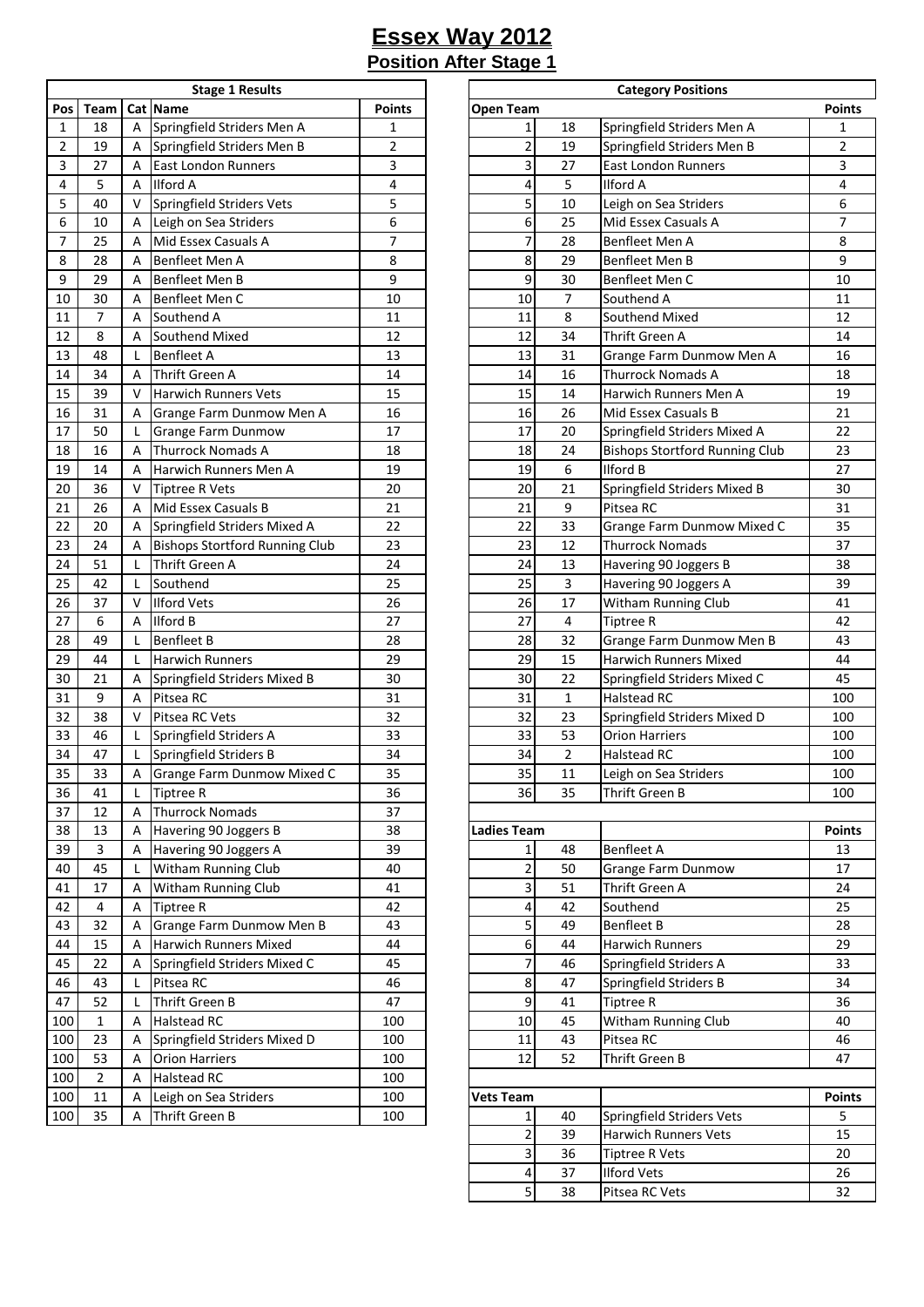| <b>Stage 2 Results</b>  |              |   |                                       |     |  |  |  |  |  |
|-------------------------|--------------|---|---------------------------------------|-----|--|--|--|--|--|
| Cat Name<br>Pos<br>Team |              |   | <b>Points</b>                         |     |  |  |  |  |  |
| 1                       | 18           | Α | Springfield Striders Men A            | 2   |  |  |  |  |  |
| 2                       | 28           | А | Benfleet Men A                        | 10  |  |  |  |  |  |
| 3                       | 5            | А | <b>Ilford A</b>                       | 7   |  |  |  |  |  |
| 4                       | 14           | А | Harwich Runners Men A                 | 23  |  |  |  |  |  |
| 5                       | 46           | L | Springfield Striders A                | 38  |  |  |  |  |  |
| 6                       | 19           | Α | Springfield Striders Men B            | 8   |  |  |  |  |  |
| 7                       | 7            | Α | Southend A                            | 18  |  |  |  |  |  |
| 8                       | 10           | А | Leigh on Sea Striders                 | 14  |  |  |  |  |  |
| 9                       | 22           | А | Springfield Striders Mixed C          | 54  |  |  |  |  |  |
| 10                      | 40           | V | Springfield Striders Vets             | 15  |  |  |  |  |  |
| 11                      | 48           | L | <b>Benfleet A</b>                     | 24  |  |  |  |  |  |
| 12                      | 29           | Α | Benfleet Men B                        | 21  |  |  |  |  |  |
| 13                      | $\mathbf{1}$ | Α | <b>Halstead RC</b>                    | 113 |  |  |  |  |  |
| 14                      | 20           | Α | Springfield Striders Mixed A          | 36  |  |  |  |  |  |
| 15                      | 42           | L | Southend                              | 40  |  |  |  |  |  |
| 16                      | 31           | Α | Grange Farm Dunmow Men A              | 32  |  |  |  |  |  |
| 17                      | 39           | v | <b>Harwich Runners Vets</b>           | 32  |  |  |  |  |  |
| 18                      | 26           | Α | Mid Essex Casuals B                   | 39  |  |  |  |  |  |
| 19                      | 30           | Α | Benfleet Men C                        | 29  |  |  |  |  |  |
| 20                      | 16           | А | <b>Thurrock Nomads A</b>              | 38  |  |  |  |  |  |
| 21                      | 25           | Α | Mid Essex Casuals A                   | 28  |  |  |  |  |  |
| 22                      | 34           | Α | Thrift Green A                        | 36  |  |  |  |  |  |
| 23                      | 38           | v | Pitsea RC Vets                        | 55  |  |  |  |  |  |
| 24                      | 9            | Α | Pitsea RC                             | 55  |  |  |  |  |  |
| 25                      | 50           | L | Grange Farm Dunmow                    | 42  |  |  |  |  |  |
| 26                      | 32           | Α | Grange Farm Dunmow Men B              | 69  |  |  |  |  |  |
| 27                      | 37           | v | <b>Ilford Vets</b>                    | 53  |  |  |  |  |  |
| 28                      | 27           | А | <b>East London Runners</b>            | 31  |  |  |  |  |  |
| 29                      | 36           | v | <b>Tiptree R Vets</b>                 | 49  |  |  |  |  |  |
| 30                      | 43           | L | Pitsea RC                             | 76  |  |  |  |  |  |
| 31                      | 21           | Α | Springfield Striders Mixed B          | 61  |  |  |  |  |  |
| 32                      | 24           | Α | <b>Bishops Stortford Running Club</b> | 55  |  |  |  |  |  |
| 33                      | 8            | Α | Southend Mixed                        | 45  |  |  |  |  |  |
| 34                      | 17           | Α | <b>Witham Running Club</b>            | 75  |  |  |  |  |  |
| 35                      | 4            | А | <b>Tiptree R</b>                      | 77  |  |  |  |  |  |
| 36                      | 41           | L | <b>Tiptree R</b>                      | 72  |  |  |  |  |  |
| 37                      | 12           | А | <b>Thurrock Nomads</b>                | 74  |  |  |  |  |  |
| 38                      | 15           | А | Harwich Runners Mixed                 | 82  |  |  |  |  |  |
| 39                      | 47           | L | Springfield Striders B                | 73  |  |  |  |  |  |
| 40                      | 6            | А | Ilford B                              | 67  |  |  |  |  |  |
| 41                      | 44           | Г | Harwich Runners                       | 70  |  |  |  |  |  |
| 42                      | 49           | L | <b>Benfleet B</b>                     | 70  |  |  |  |  |  |
| 43                      | 33           | А | Grange Farm Dunmow Mixed C            | 78  |  |  |  |  |  |
| 44                      | 51           | L | Thrift Green A                        | 68  |  |  |  |  |  |
| 45                      | 52           | Г | Thrift Green B                        | 92  |  |  |  |  |  |
| 46                      | 13           | А | Havering 90 Joggers B                 | 84  |  |  |  |  |  |
| 47                      | 3            | А | Havering 90 Joggers A                 | 86  |  |  |  |  |  |
| 48                      | 45           | L | Witham Running Club                   | 88  |  |  |  |  |  |
| 100                     | 23           | А | Springfield Striders Mixed D          | 200 |  |  |  |  |  |
| 100                     | 53           | Α | <b>Orion Harriers</b>                 | 200 |  |  |  |  |  |
| 100                     | 2            | А | Halstead RC                           | 200 |  |  |  |  |  |
| 100                     | 11           |   |                                       | 200 |  |  |  |  |  |
|                         |              | А | Leigh on Sea Striders                 |     |  |  |  |  |  |
| 100                     | 35           | А | Thrift Green B                        | 200 |  |  |  |  |  |

|                |                |   | <b>Stage 2 Results</b>                |               | <b>Category Positions</b> |                |                                             |                |  |  |  |  |
|----------------|----------------|---|---------------------------------------|---------------|---------------------------|----------------|---------------------------------------------|----------------|--|--|--|--|
| Pos            | Team           |   | Cat Name                              | <b>Points</b> | <b>Open Team</b>          |                |                                             | <b>Points</b>  |  |  |  |  |
| 1              | 18             | A | Springfield Striders Men A            | 2             | 1                         | 18             | Springfield Striders Men A                  | 2              |  |  |  |  |
| $\overline{2}$ | 28             | A | Benfleet Men A                        | 10            | $\overline{2}$            | 5              | <b>Ilford A</b>                             | $\overline{7}$ |  |  |  |  |
| 3              | 5              | A | <b>Ilford A</b>                       | 7             | 3                         | 19             | Springfield Striders Men B                  | 8              |  |  |  |  |
| 4              | 14             | A | Harwich Runners Men A                 | 23            | 4                         | 28             | Benfleet Men A                              | 10             |  |  |  |  |
| 5              | 46             | L | Springfield Striders A                | 38            | 5                         | 10             | Leigh on Sea Striders                       | 14             |  |  |  |  |
| 6              | 19             | Α | Springfield Striders Men B            | 8             | 6                         | $\overline{7}$ | Southend A                                  | 18             |  |  |  |  |
| $\overline{7}$ | $\overline{7}$ | Α | Southend A                            | 18            | 7                         | 29             | Benfleet Men B                              | 21             |  |  |  |  |
| 8              | 10             | A |                                       | 14            | 8                         | 14             | Harwich Runners Men A                       | 23             |  |  |  |  |
|                | 22             |   | Leigh on Sea Striders                 |               | 9                         |                | Mid Essex Casuals A                         |                |  |  |  |  |
| 9              |                | Α | Springfield Striders Mixed C          | 54            |                           | 25             |                                             | 28             |  |  |  |  |
| 10             | 40             | V | Springfield Striders Vets             | 15            | 10                        | 30             | Benfleet Men C                              | 29             |  |  |  |  |
| 11             | 48             | L | <b>Benfleet A</b>                     | 24            | 11                        | 27             | <b>East London Runners</b>                  | 31             |  |  |  |  |
| 12             | 29             | A | Benfleet Men B                        | 21            | 12                        | 31             | Grange Farm Dunmow Men A                    | 32             |  |  |  |  |
| 13             | $\mathbf{1}$   | A | <b>Halstead RC</b>                    | 113           | 13                        | 20             | Springfield Striders Mixed A                | 36             |  |  |  |  |
| 14             | 20             | A | Springfield Striders Mixed A          | 36            | 14                        | 34             | Thrift Green A                              | 36             |  |  |  |  |
| 15             | 42             | L | Southend                              | 40            | 15                        | 16             | <b>Thurrock Nomads A</b>                    | 38             |  |  |  |  |
| 16             | 31             | Α | Grange Farm Dunmow Men A              | 32            | 16                        | 26             | Mid Essex Casuals B                         | 39             |  |  |  |  |
| 17             | 39             | V | <b>Harwich Runners Vets</b>           | 32            | 17                        | 8              | Southend Mixed                              | 45             |  |  |  |  |
| 18             | 26             | A | Mid Essex Casuals B                   | 39            | 18                        | 22             | Springfield Striders Mixed C                | 54             |  |  |  |  |
| 19             | 30             | Α | Benfleet Men C                        | 29            | 19                        | 9              | Pitsea RC                                   | 55             |  |  |  |  |
| 20             | 16             | A | <b>Thurrock Nomads A</b>              | 38            | 20                        | 24             | <b>Bishops Stortford Running Club</b>       | 55             |  |  |  |  |
| 21             | 25             | A | Mid Essex Casuals A                   | 28            | 21                        | 21             | Springfield Striders Mixed B                | 61             |  |  |  |  |
| 22             | 34             | Α | Thrift Green A                        | 36            | 22                        | 6              | Ilford B                                    | 67             |  |  |  |  |
| 23             | 38             | V | Pitsea RC Vets                        | 55            | 23                        | 32             | Grange Farm Dunmow Men B                    | 69             |  |  |  |  |
| 24             | 9              | A | Pitsea RC                             | 55            | 24                        | 12             | <b>Thurrock Nomads</b>                      | 74             |  |  |  |  |
| 25             | 50             | L | <b>Grange Farm Dunmow</b>             | 42            | 25                        | 17             | Witham Running Club                         | 75             |  |  |  |  |
| 26             | 32             | Α | Grange Farm Dunmow Men B              | 69            | 26                        | 4              | Tiptree R                                   | 77             |  |  |  |  |
| 27             | 37             | V | <b>Ilford Vets</b>                    | 53            | 27                        | 33             | Grange Farm Dunmow Mixed C                  | 78             |  |  |  |  |
| 28             | 27             | A | East London Runners                   | 31            | 28                        | 15             | Harwich Runners Mixed                       | 82             |  |  |  |  |
| 29             | 36             | V | <b>Tiptree R Vets</b>                 | 49            | 29                        | 13             | Havering 90 Joggers B                       | 84             |  |  |  |  |
| 30             | 43             | L | Pitsea RC                             | 76            | 30                        | 3              | Havering 90 Joggers A                       | 86             |  |  |  |  |
| 31             | 21             |   |                                       | 61            | 31                        | $\mathbf{1}$   | Halstead RC                                 | 113            |  |  |  |  |
|                |                | Α | Springfield Striders Mixed B          | 55            | 32                        |                |                                             |                |  |  |  |  |
| 32             | 24             | Α | <b>Bishops Stortford Running Club</b> |               |                           | 23             | Springfield Striders Mixed D                | 200            |  |  |  |  |
| 33             | 8              | A | Southend Mixed                        | 45            | 33                        | 53             | <b>Orion Harriers</b>                       | 200            |  |  |  |  |
| 34             | 17             | Α | Witham Running Club                   | 75            | 34                        | $\overline{2}$ | Halstead RC                                 | 200            |  |  |  |  |
| 35             | 4              | Α | <b>Tiptree R</b>                      | 77            | 35                        | 11             | Leigh on Sea Striders                       | 200            |  |  |  |  |
| 36             | 41             | L | <b>Tiptree R</b>                      | 72            | 36                        | 35             | Thrift Green B                              | 200            |  |  |  |  |
| 37             | 12             | A | <b>Thurrock Nomads</b>                | 74            |                           |                |                                             |                |  |  |  |  |
| 38             | 15             | A | <b>Harwich Runners Mixed</b>          | 82            | <b>Ladies Team</b>        |                |                                             | <b>Points</b>  |  |  |  |  |
| 39             | 47             | L | Springfield Striders B                | 73            | $\mathbf{1}$              | 48             | <b>Benfleet A</b>                           | 24             |  |  |  |  |
| 40             | 6              | Α | <b>Ilford B</b>                       | 67            | 2                         | 46             | Springfield Striders A                      | 38             |  |  |  |  |
| 41             | 44             | L | Harwich Runners                       | 70            | 3                         | 42             | Southend                                    | 40             |  |  |  |  |
| 42             | 49             | L | <b>Benfleet B</b>                     | 70            | 4                         | 50             | Grange Farm Dunmow                          | 42             |  |  |  |  |
| 43             | 33             | Α | Grange Farm Dunmow Mixed C            | 78            | 5                         | 51             | Thrift Green A                              | 68             |  |  |  |  |
| 44             | 51             | L | Thrift Green A                        | 68            | 6                         | 44             | <b>Harwich Runners</b>                      | 70             |  |  |  |  |
| 45             | 52             | L | Thrift Green B                        | 92            | $\boldsymbol{7}$          | 49             | <b>Benfleet B</b>                           | 70             |  |  |  |  |
| 46             | 13             | Α | Havering 90 Joggers B                 | 84            | 8                         | 41             | Tiptree R                                   | 72             |  |  |  |  |
| 47             | 3              | Α | Havering 90 Joggers A                 | 86            | 9                         | 47             | Springfield Striders B                      | 73             |  |  |  |  |
| 48             | 45             | L | Witham Running Club                   | 88            | 10                        | 43             | Pitsea RC                                   | 76             |  |  |  |  |
| 100            | 23             | Α | Springfield Striders Mixed D          | 200           | 11                        | 45             | Witham Running Club                         | 88             |  |  |  |  |
| 100            | 53             | Α | <b>Orion Harriers</b>                 | 200           | 12                        | 52             | Thrift Green B                              | 92             |  |  |  |  |
| 100            | $\overline{2}$ | Α | <b>Halstead RC</b>                    | 200           |                           |                |                                             |                |  |  |  |  |
| 100            | 11             | A | Leigh on Sea Striders                 | 200           | <b>Vets Team</b>          |                |                                             | <b>Points</b>  |  |  |  |  |
| 100            | 35             | A | Thrift Green B                        | 200           | $\mathbf{1}$              | 40             | Springfield Striders Vets                   | 15             |  |  |  |  |
|                |                |   |                                       |               | 2                         | 39             | <b>Harwich Runners Vets</b>                 | 32             |  |  |  |  |
|                |                |   |                                       |               | 3                         | 36             |                                             | 49             |  |  |  |  |
|                |                |   |                                       |               | 4                         | 37             | <b>Tiptree R Vets</b><br><b>Ilford Vets</b> | 53             |  |  |  |  |
|                |                |   |                                       |               |                           |                |                                             |                |  |  |  |  |
|                |                |   |                                       |               | 5                         | 38             | Pitsea RC Vets                              | 55             |  |  |  |  |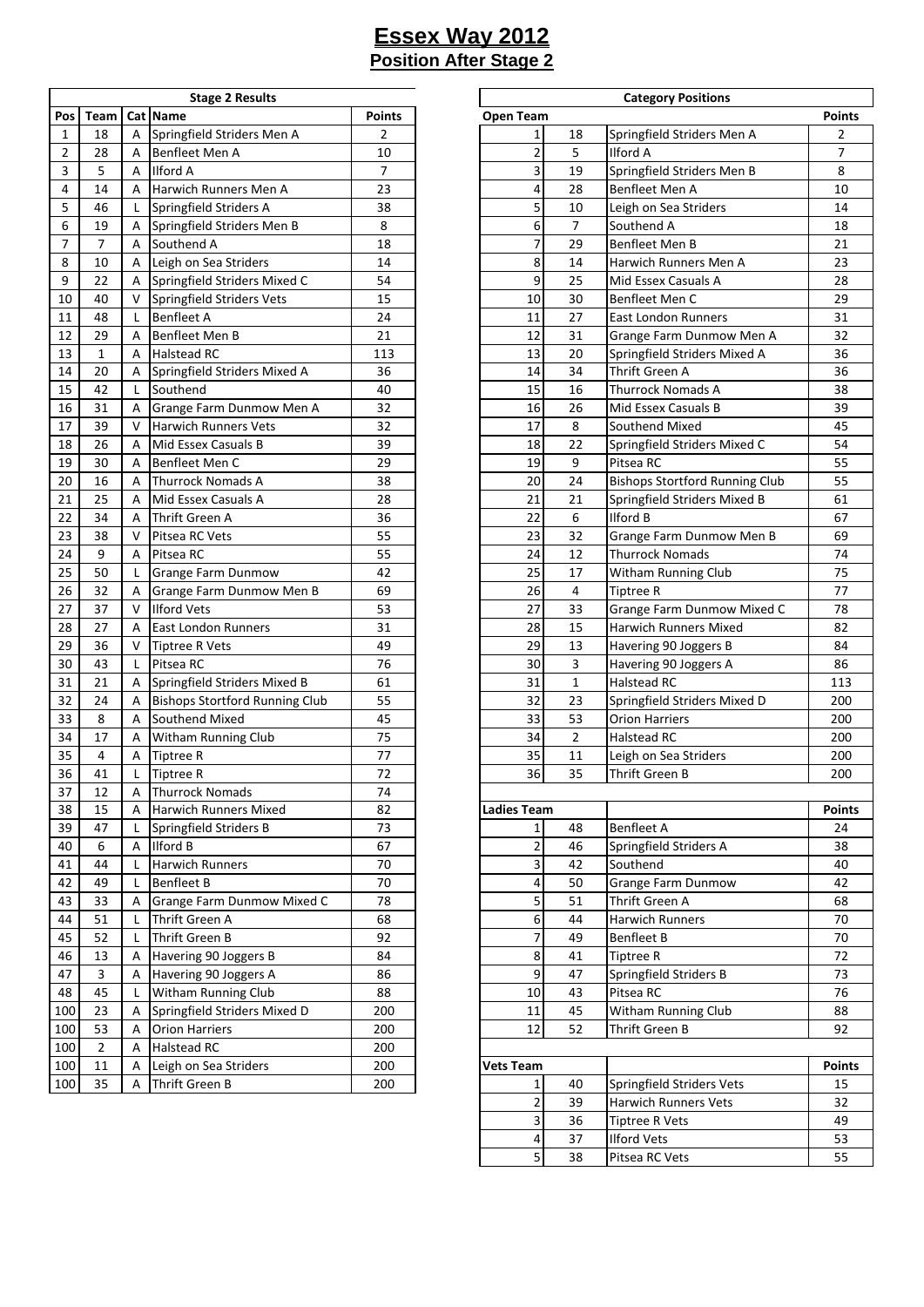| Pos<br>Team<br>Cat   Name<br>Points<br>Thrift Green A<br>34<br>1<br>37<br>A<br>$\overline{2}$<br>Springfield Striders Men A<br>18<br>4<br>Α<br>3<br>10<br>Leigh on Sea Striders<br>17<br>A<br>27<br>4<br><b>East London Runners</b><br>35<br>A<br>5<br>Witham Running Club<br>17<br>80<br>А<br>6<br>Springfield Striders Men B<br>14<br>19<br>А<br>7<br>7<br>Southend A<br>25<br>Α<br>31<br>Grange Farm Dunmow Men A<br>8<br>40<br>А<br>9<br>28<br>Benfleet Men A<br>19<br>А<br><b>Ilford A</b><br>10<br>5<br>17<br>А<br>11<br>40<br>Springfield Striders Vets<br>26<br>V<br>12<br>8<br>Southend Mixed<br>57<br>A<br><b>Benfleet A</b><br>13<br>48<br>37<br>L<br>14<br>23<br>Springfield Striders Mixed D<br>214<br>А<br>15<br>1<br>Halstead RC<br>128<br>A<br>53<br>16<br><b>Orion Harriers</b><br>216<br>А<br>17<br>39<br><b>Harwich Runners Vets</b><br>49<br>v<br>42<br>Southend<br>58<br>18<br>L<br>22<br>19<br>Springfield Striders Mixed C<br>73<br>А<br>20<br>20<br>Springfield Striders Mixed A<br>56<br>А<br>21<br>26<br>Mid Essex Casuals B<br>60<br>A<br>22<br>25<br>Mid Essex Casuals A<br>50<br>А<br>23<br>38<br>Pitsea RC Vets<br>V<br>78<br>24<br>9<br>Pitsea RC<br>79<br>А<br>25<br>14<br>Harwich Runners Men A<br>48<br>A<br>26<br>24<br><b>Bishops Stortford Running Club</b><br>81<br>A<br>27<br>32<br>96<br>Grange Farm Dunmow Men B<br>A<br>28<br>44<br><b>Harwich Runners</b><br>98<br>L<br>29<br>33<br>Grange Farm Dunmow Mixed C<br>107<br>А<br>30<br>30<br>Benfleet Men C<br>59<br>Α<br>31<br>29<br>Benfleet Men B<br>52<br>Α<br>32<br>50<br>Г<br>Grange Farm Dunmow<br>74<br>33<br>71<br>16<br><b>Thurrock Nomads A</b><br>A<br>34<br>72<br>46<br>L<br>Springfield Striders A<br>35<br>49<br>Г<br><b>Benfleet B</b><br>105<br><b>Thurrock Nomads</b><br>36<br>12<br>110<br>А<br>37<br>36<br>٧<br><b>Tiptree R Vets</b><br>86<br>38<br>37<br>V<br><b>Ilford Vets</b><br>91<br>39<br>Springfield Striders B<br>112<br>47<br>L<br>Harwich Runners Mixed<br>122<br>40<br>15<br>А<br><b>Tiptree R</b><br>41<br>41<br>Г<br>113<br><b>Ilford B</b><br>42<br>6<br>А<br>109<br>43<br>3<br>Α<br>Havering 90 Joggers A<br>129<br>44<br>4<br><b>Tiptree R</b><br>121<br>Α<br>45<br>45<br>Witham Running Club<br>133<br>Г<br>51<br>Thrift Green A<br>114<br>46<br>Г<br>52<br>Thrift Green B<br>47<br>Г<br>139<br>Pitsea RC<br>48<br>43<br>Г<br>124<br>50<br>21<br>Springfield Striders Mixed B<br>А<br>111<br>Havering 90 Joggers B<br>184<br>100<br>13<br>Α<br>2<br>Halstead RC<br>100<br>300<br>А<br>Leigh on Sea Striders<br>300<br>100<br>11<br>Α<br>100<br>35<br>Thrift Green B<br>300<br>А | <b>Stage 3 Results</b> |  |  |  |  |  |  |  |  |  |  |
|----------------------------------------------------------------------------------------------------------------------------------------------------------------------------------------------------------------------------------------------------------------------------------------------------------------------------------------------------------------------------------------------------------------------------------------------------------------------------------------------------------------------------------------------------------------------------------------------------------------------------------------------------------------------------------------------------------------------------------------------------------------------------------------------------------------------------------------------------------------------------------------------------------------------------------------------------------------------------------------------------------------------------------------------------------------------------------------------------------------------------------------------------------------------------------------------------------------------------------------------------------------------------------------------------------------------------------------------------------------------------------------------------------------------------------------------------------------------------------------------------------------------------------------------------------------------------------------------------------------------------------------------------------------------------------------------------------------------------------------------------------------------------------------------------------------------------------------------------------------------------------------------------------------------------------------------------------------------------------------------------------------------------------------------------------------------------------------------------------------------------------------------------------------------------------------------------------------------------------------------------------------------------------------------------------------------------------------------------------------------------------------------------------------------------------------------------------------------------------------------------------------------------------------------------------------------------------------------------------------|------------------------|--|--|--|--|--|--|--|--|--|--|
|                                                                                                                                                                                                                                                                                                                                                                                                                                                                                                                                                                                                                                                                                                                                                                                                                                                                                                                                                                                                                                                                                                                                                                                                                                                                                                                                                                                                                                                                                                                                                                                                                                                                                                                                                                                                                                                                                                                                                                                                                                                                                                                                                                                                                                                                                                                                                                                                                                                                                                                                                                                                                |                        |  |  |  |  |  |  |  |  |  |  |
|                                                                                                                                                                                                                                                                                                                                                                                                                                                                                                                                                                                                                                                                                                                                                                                                                                                                                                                                                                                                                                                                                                                                                                                                                                                                                                                                                                                                                                                                                                                                                                                                                                                                                                                                                                                                                                                                                                                                                                                                                                                                                                                                                                                                                                                                                                                                                                                                                                                                                                                                                                                                                |                        |  |  |  |  |  |  |  |  |  |  |
|                                                                                                                                                                                                                                                                                                                                                                                                                                                                                                                                                                                                                                                                                                                                                                                                                                                                                                                                                                                                                                                                                                                                                                                                                                                                                                                                                                                                                                                                                                                                                                                                                                                                                                                                                                                                                                                                                                                                                                                                                                                                                                                                                                                                                                                                                                                                                                                                                                                                                                                                                                                                                |                        |  |  |  |  |  |  |  |  |  |  |
|                                                                                                                                                                                                                                                                                                                                                                                                                                                                                                                                                                                                                                                                                                                                                                                                                                                                                                                                                                                                                                                                                                                                                                                                                                                                                                                                                                                                                                                                                                                                                                                                                                                                                                                                                                                                                                                                                                                                                                                                                                                                                                                                                                                                                                                                                                                                                                                                                                                                                                                                                                                                                |                        |  |  |  |  |  |  |  |  |  |  |
|                                                                                                                                                                                                                                                                                                                                                                                                                                                                                                                                                                                                                                                                                                                                                                                                                                                                                                                                                                                                                                                                                                                                                                                                                                                                                                                                                                                                                                                                                                                                                                                                                                                                                                                                                                                                                                                                                                                                                                                                                                                                                                                                                                                                                                                                                                                                                                                                                                                                                                                                                                                                                |                        |  |  |  |  |  |  |  |  |  |  |
|                                                                                                                                                                                                                                                                                                                                                                                                                                                                                                                                                                                                                                                                                                                                                                                                                                                                                                                                                                                                                                                                                                                                                                                                                                                                                                                                                                                                                                                                                                                                                                                                                                                                                                                                                                                                                                                                                                                                                                                                                                                                                                                                                                                                                                                                                                                                                                                                                                                                                                                                                                                                                |                        |  |  |  |  |  |  |  |  |  |  |
|                                                                                                                                                                                                                                                                                                                                                                                                                                                                                                                                                                                                                                                                                                                                                                                                                                                                                                                                                                                                                                                                                                                                                                                                                                                                                                                                                                                                                                                                                                                                                                                                                                                                                                                                                                                                                                                                                                                                                                                                                                                                                                                                                                                                                                                                                                                                                                                                                                                                                                                                                                                                                |                        |  |  |  |  |  |  |  |  |  |  |
|                                                                                                                                                                                                                                                                                                                                                                                                                                                                                                                                                                                                                                                                                                                                                                                                                                                                                                                                                                                                                                                                                                                                                                                                                                                                                                                                                                                                                                                                                                                                                                                                                                                                                                                                                                                                                                                                                                                                                                                                                                                                                                                                                                                                                                                                                                                                                                                                                                                                                                                                                                                                                |                        |  |  |  |  |  |  |  |  |  |  |
|                                                                                                                                                                                                                                                                                                                                                                                                                                                                                                                                                                                                                                                                                                                                                                                                                                                                                                                                                                                                                                                                                                                                                                                                                                                                                                                                                                                                                                                                                                                                                                                                                                                                                                                                                                                                                                                                                                                                                                                                                                                                                                                                                                                                                                                                                                                                                                                                                                                                                                                                                                                                                |                        |  |  |  |  |  |  |  |  |  |  |
|                                                                                                                                                                                                                                                                                                                                                                                                                                                                                                                                                                                                                                                                                                                                                                                                                                                                                                                                                                                                                                                                                                                                                                                                                                                                                                                                                                                                                                                                                                                                                                                                                                                                                                                                                                                                                                                                                                                                                                                                                                                                                                                                                                                                                                                                                                                                                                                                                                                                                                                                                                                                                |                        |  |  |  |  |  |  |  |  |  |  |
|                                                                                                                                                                                                                                                                                                                                                                                                                                                                                                                                                                                                                                                                                                                                                                                                                                                                                                                                                                                                                                                                                                                                                                                                                                                                                                                                                                                                                                                                                                                                                                                                                                                                                                                                                                                                                                                                                                                                                                                                                                                                                                                                                                                                                                                                                                                                                                                                                                                                                                                                                                                                                |                        |  |  |  |  |  |  |  |  |  |  |
|                                                                                                                                                                                                                                                                                                                                                                                                                                                                                                                                                                                                                                                                                                                                                                                                                                                                                                                                                                                                                                                                                                                                                                                                                                                                                                                                                                                                                                                                                                                                                                                                                                                                                                                                                                                                                                                                                                                                                                                                                                                                                                                                                                                                                                                                                                                                                                                                                                                                                                                                                                                                                |                        |  |  |  |  |  |  |  |  |  |  |
|                                                                                                                                                                                                                                                                                                                                                                                                                                                                                                                                                                                                                                                                                                                                                                                                                                                                                                                                                                                                                                                                                                                                                                                                                                                                                                                                                                                                                                                                                                                                                                                                                                                                                                                                                                                                                                                                                                                                                                                                                                                                                                                                                                                                                                                                                                                                                                                                                                                                                                                                                                                                                |                        |  |  |  |  |  |  |  |  |  |  |
|                                                                                                                                                                                                                                                                                                                                                                                                                                                                                                                                                                                                                                                                                                                                                                                                                                                                                                                                                                                                                                                                                                                                                                                                                                                                                                                                                                                                                                                                                                                                                                                                                                                                                                                                                                                                                                                                                                                                                                                                                                                                                                                                                                                                                                                                                                                                                                                                                                                                                                                                                                                                                |                        |  |  |  |  |  |  |  |  |  |  |
|                                                                                                                                                                                                                                                                                                                                                                                                                                                                                                                                                                                                                                                                                                                                                                                                                                                                                                                                                                                                                                                                                                                                                                                                                                                                                                                                                                                                                                                                                                                                                                                                                                                                                                                                                                                                                                                                                                                                                                                                                                                                                                                                                                                                                                                                                                                                                                                                                                                                                                                                                                                                                |                        |  |  |  |  |  |  |  |  |  |  |
|                                                                                                                                                                                                                                                                                                                                                                                                                                                                                                                                                                                                                                                                                                                                                                                                                                                                                                                                                                                                                                                                                                                                                                                                                                                                                                                                                                                                                                                                                                                                                                                                                                                                                                                                                                                                                                                                                                                                                                                                                                                                                                                                                                                                                                                                                                                                                                                                                                                                                                                                                                                                                |                        |  |  |  |  |  |  |  |  |  |  |
|                                                                                                                                                                                                                                                                                                                                                                                                                                                                                                                                                                                                                                                                                                                                                                                                                                                                                                                                                                                                                                                                                                                                                                                                                                                                                                                                                                                                                                                                                                                                                                                                                                                                                                                                                                                                                                                                                                                                                                                                                                                                                                                                                                                                                                                                                                                                                                                                                                                                                                                                                                                                                |                        |  |  |  |  |  |  |  |  |  |  |
|                                                                                                                                                                                                                                                                                                                                                                                                                                                                                                                                                                                                                                                                                                                                                                                                                                                                                                                                                                                                                                                                                                                                                                                                                                                                                                                                                                                                                                                                                                                                                                                                                                                                                                                                                                                                                                                                                                                                                                                                                                                                                                                                                                                                                                                                                                                                                                                                                                                                                                                                                                                                                |                        |  |  |  |  |  |  |  |  |  |  |
|                                                                                                                                                                                                                                                                                                                                                                                                                                                                                                                                                                                                                                                                                                                                                                                                                                                                                                                                                                                                                                                                                                                                                                                                                                                                                                                                                                                                                                                                                                                                                                                                                                                                                                                                                                                                                                                                                                                                                                                                                                                                                                                                                                                                                                                                                                                                                                                                                                                                                                                                                                                                                |                        |  |  |  |  |  |  |  |  |  |  |
|                                                                                                                                                                                                                                                                                                                                                                                                                                                                                                                                                                                                                                                                                                                                                                                                                                                                                                                                                                                                                                                                                                                                                                                                                                                                                                                                                                                                                                                                                                                                                                                                                                                                                                                                                                                                                                                                                                                                                                                                                                                                                                                                                                                                                                                                                                                                                                                                                                                                                                                                                                                                                |                        |  |  |  |  |  |  |  |  |  |  |
|                                                                                                                                                                                                                                                                                                                                                                                                                                                                                                                                                                                                                                                                                                                                                                                                                                                                                                                                                                                                                                                                                                                                                                                                                                                                                                                                                                                                                                                                                                                                                                                                                                                                                                                                                                                                                                                                                                                                                                                                                                                                                                                                                                                                                                                                                                                                                                                                                                                                                                                                                                                                                |                        |  |  |  |  |  |  |  |  |  |  |
|                                                                                                                                                                                                                                                                                                                                                                                                                                                                                                                                                                                                                                                                                                                                                                                                                                                                                                                                                                                                                                                                                                                                                                                                                                                                                                                                                                                                                                                                                                                                                                                                                                                                                                                                                                                                                                                                                                                                                                                                                                                                                                                                                                                                                                                                                                                                                                                                                                                                                                                                                                                                                |                        |  |  |  |  |  |  |  |  |  |  |
|                                                                                                                                                                                                                                                                                                                                                                                                                                                                                                                                                                                                                                                                                                                                                                                                                                                                                                                                                                                                                                                                                                                                                                                                                                                                                                                                                                                                                                                                                                                                                                                                                                                                                                                                                                                                                                                                                                                                                                                                                                                                                                                                                                                                                                                                                                                                                                                                                                                                                                                                                                                                                |                        |  |  |  |  |  |  |  |  |  |  |
|                                                                                                                                                                                                                                                                                                                                                                                                                                                                                                                                                                                                                                                                                                                                                                                                                                                                                                                                                                                                                                                                                                                                                                                                                                                                                                                                                                                                                                                                                                                                                                                                                                                                                                                                                                                                                                                                                                                                                                                                                                                                                                                                                                                                                                                                                                                                                                                                                                                                                                                                                                                                                |                        |  |  |  |  |  |  |  |  |  |  |
|                                                                                                                                                                                                                                                                                                                                                                                                                                                                                                                                                                                                                                                                                                                                                                                                                                                                                                                                                                                                                                                                                                                                                                                                                                                                                                                                                                                                                                                                                                                                                                                                                                                                                                                                                                                                                                                                                                                                                                                                                                                                                                                                                                                                                                                                                                                                                                                                                                                                                                                                                                                                                |                        |  |  |  |  |  |  |  |  |  |  |
|                                                                                                                                                                                                                                                                                                                                                                                                                                                                                                                                                                                                                                                                                                                                                                                                                                                                                                                                                                                                                                                                                                                                                                                                                                                                                                                                                                                                                                                                                                                                                                                                                                                                                                                                                                                                                                                                                                                                                                                                                                                                                                                                                                                                                                                                                                                                                                                                                                                                                                                                                                                                                |                        |  |  |  |  |  |  |  |  |  |  |
|                                                                                                                                                                                                                                                                                                                                                                                                                                                                                                                                                                                                                                                                                                                                                                                                                                                                                                                                                                                                                                                                                                                                                                                                                                                                                                                                                                                                                                                                                                                                                                                                                                                                                                                                                                                                                                                                                                                                                                                                                                                                                                                                                                                                                                                                                                                                                                                                                                                                                                                                                                                                                |                        |  |  |  |  |  |  |  |  |  |  |
|                                                                                                                                                                                                                                                                                                                                                                                                                                                                                                                                                                                                                                                                                                                                                                                                                                                                                                                                                                                                                                                                                                                                                                                                                                                                                                                                                                                                                                                                                                                                                                                                                                                                                                                                                                                                                                                                                                                                                                                                                                                                                                                                                                                                                                                                                                                                                                                                                                                                                                                                                                                                                |                        |  |  |  |  |  |  |  |  |  |  |
|                                                                                                                                                                                                                                                                                                                                                                                                                                                                                                                                                                                                                                                                                                                                                                                                                                                                                                                                                                                                                                                                                                                                                                                                                                                                                                                                                                                                                                                                                                                                                                                                                                                                                                                                                                                                                                                                                                                                                                                                                                                                                                                                                                                                                                                                                                                                                                                                                                                                                                                                                                                                                |                        |  |  |  |  |  |  |  |  |  |  |
|                                                                                                                                                                                                                                                                                                                                                                                                                                                                                                                                                                                                                                                                                                                                                                                                                                                                                                                                                                                                                                                                                                                                                                                                                                                                                                                                                                                                                                                                                                                                                                                                                                                                                                                                                                                                                                                                                                                                                                                                                                                                                                                                                                                                                                                                                                                                                                                                                                                                                                                                                                                                                |                        |  |  |  |  |  |  |  |  |  |  |
|                                                                                                                                                                                                                                                                                                                                                                                                                                                                                                                                                                                                                                                                                                                                                                                                                                                                                                                                                                                                                                                                                                                                                                                                                                                                                                                                                                                                                                                                                                                                                                                                                                                                                                                                                                                                                                                                                                                                                                                                                                                                                                                                                                                                                                                                                                                                                                                                                                                                                                                                                                                                                |                        |  |  |  |  |  |  |  |  |  |  |
|                                                                                                                                                                                                                                                                                                                                                                                                                                                                                                                                                                                                                                                                                                                                                                                                                                                                                                                                                                                                                                                                                                                                                                                                                                                                                                                                                                                                                                                                                                                                                                                                                                                                                                                                                                                                                                                                                                                                                                                                                                                                                                                                                                                                                                                                                                                                                                                                                                                                                                                                                                                                                |                        |  |  |  |  |  |  |  |  |  |  |
|                                                                                                                                                                                                                                                                                                                                                                                                                                                                                                                                                                                                                                                                                                                                                                                                                                                                                                                                                                                                                                                                                                                                                                                                                                                                                                                                                                                                                                                                                                                                                                                                                                                                                                                                                                                                                                                                                                                                                                                                                                                                                                                                                                                                                                                                                                                                                                                                                                                                                                                                                                                                                |                        |  |  |  |  |  |  |  |  |  |  |
|                                                                                                                                                                                                                                                                                                                                                                                                                                                                                                                                                                                                                                                                                                                                                                                                                                                                                                                                                                                                                                                                                                                                                                                                                                                                                                                                                                                                                                                                                                                                                                                                                                                                                                                                                                                                                                                                                                                                                                                                                                                                                                                                                                                                                                                                                                                                                                                                                                                                                                                                                                                                                |                        |  |  |  |  |  |  |  |  |  |  |
|                                                                                                                                                                                                                                                                                                                                                                                                                                                                                                                                                                                                                                                                                                                                                                                                                                                                                                                                                                                                                                                                                                                                                                                                                                                                                                                                                                                                                                                                                                                                                                                                                                                                                                                                                                                                                                                                                                                                                                                                                                                                                                                                                                                                                                                                                                                                                                                                                                                                                                                                                                                                                |                        |  |  |  |  |  |  |  |  |  |  |
|                                                                                                                                                                                                                                                                                                                                                                                                                                                                                                                                                                                                                                                                                                                                                                                                                                                                                                                                                                                                                                                                                                                                                                                                                                                                                                                                                                                                                                                                                                                                                                                                                                                                                                                                                                                                                                                                                                                                                                                                                                                                                                                                                                                                                                                                                                                                                                                                                                                                                                                                                                                                                |                        |  |  |  |  |  |  |  |  |  |  |
|                                                                                                                                                                                                                                                                                                                                                                                                                                                                                                                                                                                                                                                                                                                                                                                                                                                                                                                                                                                                                                                                                                                                                                                                                                                                                                                                                                                                                                                                                                                                                                                                                                                                                                                                                                                                                                                                                                                                                                                                                                                                                                                                                                                                                                                                                                                                                                                                                                                                                                                                                                                                                |                        |  |  |  |  |  |  |  |  |  |  |
|                                                                                                                                                                                                                                                                                                                                                                                                                                                                                                                                                                                                                                                                                                                                                                                                                                                                                                                                                                                                                                                                                                                                                                                                                                                                                                                                                                                                                                                                                                                                                                                                                                                                                                                                                                                                                                                                                                                                                                                                                                                                                                                                                                                                                                                                                                                                                                                                                                                                                                                                                                                                                |                        |  |  |  |  |  |  |  |  |  |  |
|                                                                                                                                                                                                                                                                                                                                                                                                                                                                                                                                                                                                                                                                                                                                                                                                                                                                                                                                                                                                                                                                                                                                                                                                                                                                                                                                                                                                                                                                                                                                                                                                                                                                                                                                                                                                                                                                                                                                                                                                                                                                                                                                                                                                                                                                                                                                                                                                                                                                                                                                                                                                                |                        |  |  |  |  |  |  |  |  |  |  |
|                                                                                                                                                                                                                                                                                                                                                                                                                                                                                                                                                                                                                                                                                                                                                                                                                                                                                                                                                                                                                                                                                                                                                                                                                                                                                                                                                                                                                                                                                                                                                                                                                                                                                                                                                                                                                                                                                                                                                                                                                                                                                                                                                                                                                                                                                                                                                                                                                                                                                                                                                                                                                |                        |  |  |  |  |  |  |  |  |  |  |
|                                                                                                                                                                                                                                                                                                                                                                                                                                                                                                                                                                                                                                                                                                                                                                                                                                                                                                                                                                                                                                                                                                                                                                                                                                                                                                                                                                                                                                                                                                                                                                                                                                                                                                                                                                                                                                                                                                                                                                                                                                                                                                                                                                                                                                                                                                                                                                                                                                                                                                                                                                                                                |                        |  |  |  |  |  |  |  |  |  |  |
|                                                                                                                                                                                                                                                                                                                                                                                                                                                                                                                                                                                                                                                                                                                                                                                                                                                                                                                                                                                                                                                                                                                                                                                                                                                                                                                                                                                                                                                                                                                                                                                                                                                                                                                                                                                                                                                                                                                                                                                                                                                                                                                                                                                                                                                                                                                                                                                                                                                                                                                                                                                                                |                        |  |  |  |  |  |  |  |  |  |  |
|                                                                                                                                                                                                                                                                                                                                                                                                                                                                                                                                                                                                                                                                                                                                                                                                                                                                                                                                                                                                                                                                                                                                                                                                                                                                                                                                                                                                                                                                                                                                                                                                                                                                                                                                                                                                                                                                                                                                                                                                                                                                                                                                                                                                                                                                                                                                                                                                                                                                                                                                                                                                                |                        |  |  |  |  |  |  |  |  |  |  |
|                                                                                                                                                                                                                                                                                                                                                                                                                                                                                                                                                                                                                                                                                                                                                                                                                                                                                                                                                                                                                                                                                                                                                                                                                                                                                                                                                                                                                                                                                                                                                                                                                                                                                                                                                                                                                                                                                                                                                                                                                                                                                                                                                                                                                                                                                                                                                                                                                                                                                                                                                                                                                |                        |  |  |  |  |  |  |  |  |  |  |
|                                                                                                                                                                                                                                                                                                                                                                                                                                                                                                                                                                                                                                                                                                                                                                                                                                                                                                                                                                                                                                                                                                                                                                                                                                                                                                                                                                                                                                                                                                                                                                                                                                                                                                                                                                                                                                                                                                                                                                                                                                                                                                                                                                                                                                                                                                                                                                                                                                                                                                                                                                                                                |                        |  |  |  |  |  |  |  |  |  |  |
|                                                                                                                                                                                                                                                                                                                                                                                                                                                                                                                                                                                                                                                                                                                                                                                                                                                                                                                                                                                                                                                                                                                                                                                                                                                                                                                                                                                                                                                                                                                                                                                                                                                                                                                                                                                                                                                                                                                                                                                                                                                                                                                                                                                                                                                                                                                                                                                                                                                                                                                                                                                                                |                        |  |  |  |  |  |  |  |  |  |  |
|                                                                                                                                                                                                                                                                                                                                                                                                                                                                                                                                                                                                                                                                                                                                                                                                                                                                                                                                                                                                                                                                                                                                                                                                                                                                                                                                                                                                                                                                                                                                                                                                                                                                                                                                                                                                                                                                                                                                                                                                                                                                                                                                                                                                                                                                                                                                                                                                                                                                                                                                                                                                                |                        |  |  |  |  |  |  |  |  |  |  |
|                                                                                                                                                                                                                                                                                                                                                                                                                                                                                                                                                                                                                                                                                                                                                                                                                                                                                                                                                                                                                                                                                                                                                                                                                                                                                                                                                                                                                                                                                                                                                                                                                                                                                                                                                                                                                                                                                                                                                                                                                                                                                                                                                                                                                                                                                                                                                                                                                                                                                                                                                                                                                |                        |  |  |  |  |  |  |  |  |  |  |
|                                                                                                                                                                                                                                                                                                                                                                                                                                                                                                                                                                                                                                                                                                                                                                                                                                                                                                                                                                                                                                                                                                                                                                                                                                                                                                                                                                                                                                                                                                                                                                                                                                                                                                                                                                                                                                                                                                                                                                                                                                                                                                                                                                                                                                                                                                                                                                                                                                                                                                                                                                                                                |                        |  |  |  |  |  |  |  |  |  |  |
|                                                                                                                                                                                                                                                                                                                                                                                                                                                                                                                                                                                                                                                                                                                                                                                                                                                                                                                                                                                                                                                                                                                                                                                                                                                                                                                                                                                                                                                                                                                                                                                                                                                                                                                                                                                                                                                                                                                                                                                                                                                                                                                                                                                                                                                                                                                                                                                                                                                                                                                                                                                                                |                        |  |  |  |  |  |  |  |  |  |  |
|                                                                                                                                                                                                                                                                                                                                                                                                                                                                                                                                                                                                                                                                                                                                                                                                                                                                                                                                                                                                                                                                                                                                                                                                                                                                                                                                                                                                                                                                                                                                                                                                                                                                                                                                                                                                                                                                                                                                                                                                                                                                                                                                                                                                                                                                                                                                                                                                                                                                                                                                                                                                                |                        |  |  |  |  |  |  |  |  |  |  |
|                                                                                                                                                                                                                                                                                                                                                                                                                                                                                                                                                                                                                                                                                                                                                                                                                                                                                                                                                                                                                                                                                                                                                                                                                                                                                                                                                                                                                                                                                                                                                                                                                                                                                                                                                                                                                                                                                                                                                                                                                                                                                                                                                                                                                                                                                                                                                                                                                                                                                                                                                                                                                |                        |  |  |  |  |  |  |  |  |  |  |
|                                                                                                                                                                                                                                                                                                                                                                                                                                                                                                                                                                                                                                                                                                                                                                                                                                                                                                                                                                                                                                                                                                                                                                                                                                                                                                                                                                                                                                                                                                                                                                                                                                                                                                                                                                                                                                                                                                                                                                                                                                                                                                                                                                                                                                                                                                                                                                                                                                                                                                                                                                                                                |                        |  |  |  |  |  |  |  |  |  |  |
|                                                                                                                                                                                                                                                                                                                                                                                                                                                                                                                                                                                                                                                                                                                                                                                                                                                                                                                                                                                                                                                                                                                                                                                                                                                                                                                                                                                                                                                                                                                                                                                                                                                                                                                                                                                                                                                                                                                                                                                                                                                                                                                                                                                                                                                                                                                                                                                                                                                                                                                                                                                                                |                        |  |  |  |  |  |  |  |  |  |  |

|                 |                |             | <b>Stage 3 Results</b>                |               | <b>Category Positions</b> |                         |                                       |               |  |  |  |
|-----------------|----------------|-------------|---------------------------------------|---------------|---------------------------|-------------------------|---------------------------------------|---------------|--|--|--|
| Pos             | Team           |             | Cat Name                              | <b>Points</b> | <b>Open Team</b>          |                         |                                       | <b>Points</b> |  |  |  |
| $\mathbf{1}$    | 34             | A           | <b>Thrift Green A</b>                 | 37            | 1                         | 18                      | Springfield Striders Men A            | 4             |  |  |  |
| 2               | 18             | A           | Springfield Striders Men A            | 4             | $\overline{a}$            | 19                      | Springfield Striders Men B            | 14            |  |  |  |
| 3               | 10             | A           | Leigh on Sea Striders                 | 17            | $\overline{\mathbf{3}}$   | 10                      | Leigh on Sea Striders                 | 17            |  |  |  |
| 4               | 27             | A           | <b>East London Runners</b>            | 35            | 4                         | 5                       | <b>Ilford A</b>                       | 17            |  |  |  |
| 5               | 17             | A           | <b>Witham Running Club</b>            | 80            | 5                         | 28                      | Benfleet Men A                        | 19            |  |  |  |
| 6               | 19             | Α           |                                       | 14            | 6                         | $\overline{7}$          | Southend A                            | 25            |  |  |  |
|                 |                |             | Springfield Striders Men B            |               |                           |                         |                                       |               |  |  |  |
| 7               | $\overline{7}$ | A           | Southend A                            | 25            | 7                         | 27                      | East London Runners                   | 35            |  |  |  |
| 8               | 31             | A           | Grange Farm Dunmow Men A              | 40            | 8                         | 34                      | Thrift Green A                        | 37            |  |  |  |
| 9               | 28             | A           | Benfleet Men A                        | 19            | 9                         | 31                      | Grange Farm Dunmow Men A              | 40            |  |  |  |
| 10              | 5              | A           | <b>Ilford A</b>                       | 17            | 10                        | 14                      | Harwich Runners Men A                 | 48            |  |  |  |
| 11              | 40             | v           | <b>Springfield Striders Vets</b>      | 26            | 11                        | 25                      | Mid Essex Casuals A                   | 50            |  |  |  |
| 12              | 8              | A           | Southend Mixed                        | 57            | 12                        | 29                      | Benfleet Men B                        | 52            |  |  |  |
| 13              | 48             | L           | <b>Benfleet A</b>                     | 37            | 13                        | 20                      | Springfield Striders Mixed A          | 56            |  |  |  |
| 14              | 23             | A           | Springfield Striders Mixed D          | 214           | 14                        | 8                       | Southend Mixed                        | 57            |  |  |  |
| 15              | $\mathbf{1}$   | A           | <b>Halstead RC</b>                    | 128           | 15                        | 30                      | Benfleet Men C                        | 59            |  |  |  |
| 16              | 53             | A           | <b>Orion Harriers</b>                 | 216           | 16                        | 26                      | Mid Essex Casuals B                   | 60            |  |  |  |
| 17              | 39             | v           | <b>Harwich Runners Vets</b>           | 49            | 17                        | 16                      | <b>Thurrock Nomads A</b>              | 71            |  |  |  |
| 18              | 42             | L           | Southend                              | 58            | 18                        | 22                      | Springfield Striders Mixed C          | 73            |  |  |  |
| 19              | 22             | A           | Springfield Striders Mixed C          | 73            | 19                        | $\boldsymbol{9}$        | Pitsea RC                             | 79            |  |  |  |
| 20              | 20             | Α           | Springfield Striders Mixed A          | 56            | 20                        | 17                      | Witham Running Club                   | 80            |  |  |  |
| 21              | 26             | A           | Mid Essex Casuals B                   | 60            | 21                        | 24                      | <b>Bishops Stortford Running Club</b> | 81            |  |  |  |
|                 |                |             |                                       |               |                           |                         |                                       |               |  |  |  |
| 22              | 25             | A           | Mid Essex Casuals A                   | 50            | 22                        | 32                      | Grange Farm Dunmow Men B              | 96            |  |  |  |
| 23              | 38             | v           | Pitsea RC Vets                        | 78            | 23                        | 33                      | Grange Farm Dunmow Mixed C            | 107           |  |  |  |
| 24              | 9              | A           | Pitsea RC                             | 79            | 24                        | 6                       | <b>Ilford B</b>                       | 109           |  |  |  |
| 25              | 14             | A           | Harwich Runners Men A                 | 48            | 25                        | 12                      | <b>Thurrock Nomads</b>                | 110           |  |  |  |
| 26              | 24             | A           | <b>Bishops Stortford Running Club</b> | 81            | 26                        | 21                      | Springfield Striders Mixed B          | 111           |  |  |  |
| 27              | 32             | A           | Grange Farm Dunmow Men B              | 96            | 27                        | 4                       | <b>Tiptree R</b>                      | 121           |  |  |  |
| 28              | 44             | L           | <b>Harwich Runners</b>                | 98            | 28                        | 15                      | <b>Harwich Runners Mixed</b>          | 122           |  |  |  |
| 29              | 33             | A           | Grange Farm Dunmow Mixed C            | 107           | 29                        | $\mathbf{1}$            | <b>Halstead RC</b>                    | 128           |  |  |  |
| 30              | 30             | A           | Benfleet Men C                        | 59            | 30                        | $\overline{\mathbf{3}}$ | Havering 90 Joggers A                 | 129           |  |  |  |
| 31              | 29             | A           | Benfleet Men B                        | 52            | 31                        | 13                      | Havering 90 Joggers B                 | 184           |  |  |  |
| 32              | 50             |             | <b>Grange Farm Dunmow</b>             | 74            | 32                        | 23                      | Springfield Striders Mixed D          | 214           |  |  |  |
| 33              | 16             | A           | <b>Thurrock Nomads A</b>              | 71            | 33                        | 53                      | <b>Orion Harriers</b>                 | 216           |  |  |  |
| 34              | 46             |             | Springfield Striders A                | 72            | 34                        | $\overline{2}$          | <b>Halstead RC</b>                    | 300           |  |  |  |
| 35              | 49             | L           | <b>Benfleet B</b>                     | 105           | 35                        | 11                      |                                       | 300           |  |  |  |
|                 |                |             | <b>Thurrock Nomads</b>                |               |                           |                         | Leigh on Sea Striders                 |               |  |  |  |
| $\overline{36}$ | $12\,$         | $\mathsf A$ |                                       | 110           | 36                        | 35                      | Thrift Green B                        | 300           |  |  |  |
| 37              | 36             | V           | <b>Tiptree R Vets</b>                 | 86            |                           |                         |                                       |               |  |  |  |
| 38              | 37             | V           | <b>Ilford Vets</b>                    | 91            | <b>Ladies Team</b>        |                         |                                       | <b>Points</b> |  |  |  |
| 39              | 47             |             | Springfield Striders B                | 112           | $\mathbf{1}$              | 48                      | <b>Benfleet A</b>                     | 37            |  |  |  |
| 40              | 15             | A           | Harwich Runners Mixed                 | 122           | $\mathbf{2}$              | 42                      | Southend                              | 58            |  |  |  |
| 41              | 41             |             | Tiptree R                             | 113           | $\overline{\mathbf{3}}$   | 46                      | Springfield Striders A                | 72            |  |  |  |
| 42              | 6              | A           | <b>Ilford B</b>                       | 109           | 4                         | 50                      | <b>Grange Farm Dunmow</b>             | 74            |  |  |  |
| 43              | 3              | Α           | Havering 90 Joggers A                 | 129           | $\overline{5}$            | 44                      | Harwich Runners                       | 98            |  |  |  |
| 44              | 4              | A           | <b>Tiptree R</b>                      | 121           | 6                         | 49                      | <b>Benfleet B</b>                     | 105           |  |  |  |
| 45              | 45             |             | Witham Running Club                   | 133           | $\overline{7}$            | 47                      | Springfield Striders B                | 112           |  |  |  |
| 46              | 51             |             | Thrift Green A                        | 114           | 8 <sup>1</sup>            | 41                      | <b>Tiptree R</b>                      | 113           |  |  |  |
| 47              | 52             | L           | Thrift Green B                        | 139           | $\overline{9}$            | 51                      | Thrift Green A                        | 114           |  |  |  |
|                 |                |             |                                       |               | 10                        | 43                      |                                       |               |  |  |  |
| 48              | 43             |             | Pitsea RC                             | 124           |                           |                         | Pitsea RC                             | 124           |  |  |  |
| 50              | 21             | A           | Springfield Striders Mixed B          | 111           | 11                        | 45                      | Witham Running Club                   | 133           |  |  |  |
| 100             | 13             | A           | Havering 90 Joggers B                 | 184           | 12                        | 52                      | Thrift Green B                        | 139           |  |  |  |
| 100             | $\overline{2}$ | Α           | <b>Halstead RC</b>                    | 300           |                           |                         |                                       |               |  |  |  |
| 100             | 11             | A           | Leigh on Sea Striders                 | 300           | <b>Vets Team</b>          |                         |                                       | <b>Points</b> |  |  |  |
| 100             | 35             | A           | Thrift Green B                        | 300           | $\mathbf{1}$              | 40                      | Springfield Striders Vets             | 26            |  |  |  |
|                 |                |             |                                       |               | $\overline{2}$            | 39                      | Harwich Runners Vets                  | 49            |  |  |  |
|                 |                |             |                                       |               | $\overline{\mathbf{3}}$   | 38                      | Pitsea RC Vets                        | 78            |  |  |  |
|                 |                |             |                                       |               | 4                         | 36                      | <b>Tiptree R Vets</b>                 | 86            |  |  |  |
|                 |                |             |                                       |               | $\mathsf{5}$              | 37                      | <b>Ilford Vets</b>                    | 91            |  |  |  |
|                 |                |             |                                       |               |                           |                         |                                       |               |  |  |  |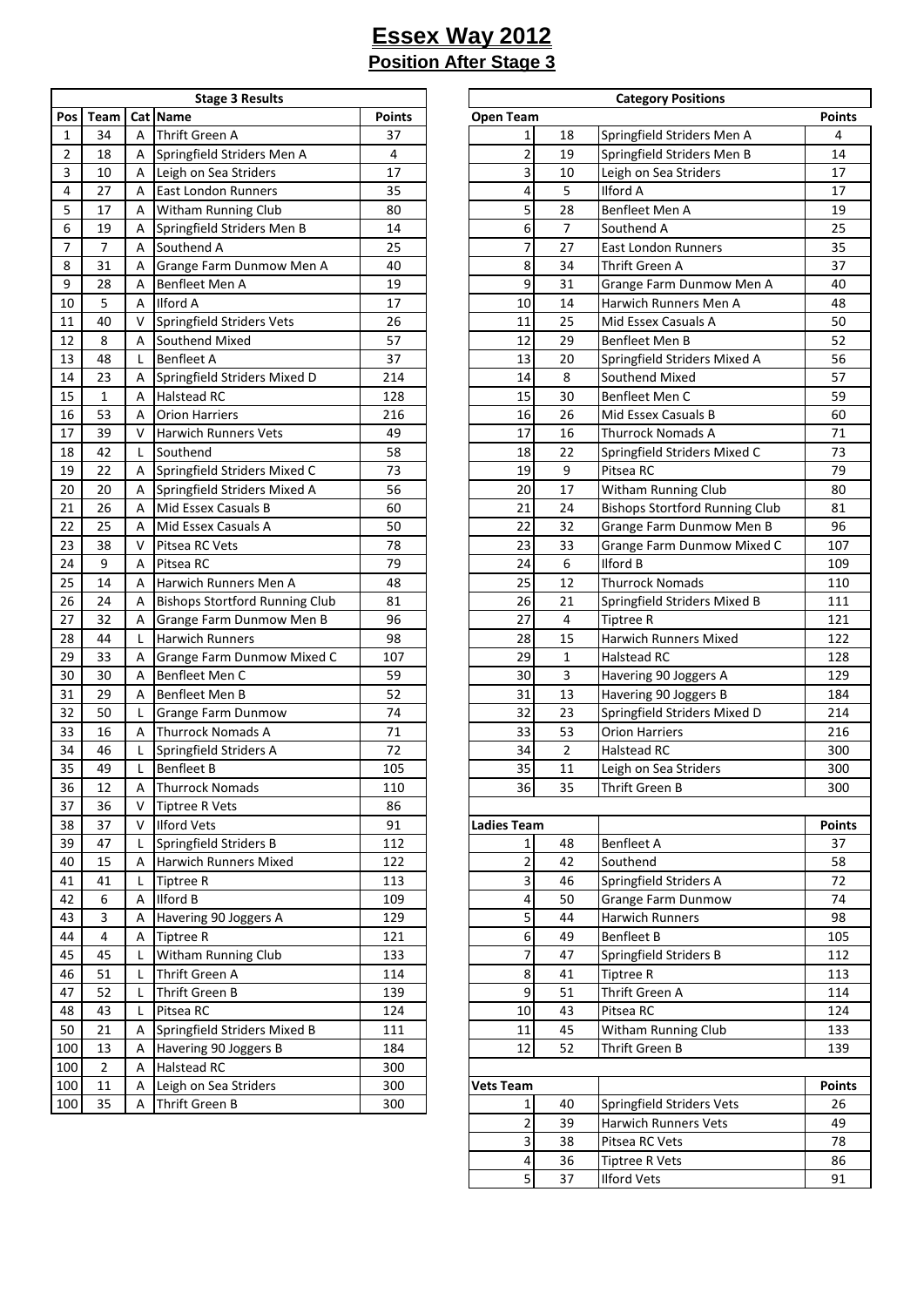| <b>Stage 4 Results</b> |      |   |                                       |               |  |  |  |  |  |
|------------------------|------|---|---------------------------------------|---------------|--|--|--|--|--|
| Pos                    | Team |   | Cat Name                              | <b>Points</b> |  |  |  |  |  |
| 1                      | 7    | А | Southend A                            | 26            |  |  |  |  |  |
| 2                      | 5    | Α | <b>Ilford A</b>                       | 19            |  |  |  |  |  |
| 3                      | 40   | v | Springfield Striders Vets             | 29            |  |  |  |  |  |
| 4                      | 46   | Г | Springfield Striders A                | 76            |  |  |  |  |  |
| 5                      | 34   | Α | Thrift Green A                        | 42            |  |  |  |  |  |
| 6                      | 14   | Α | Harwich Runners Men A                 | 54            |  |  |  |  |  |
| 7                      | 39   | v | <b>Harwich Runners Vets</b>           | 56            |  |  |  |  |  |
| 8                      | 18   | А | Springfield Striders Men A            | 12            |  |  |  |  |  |
| 9                      | 19   | А | Springfield Striders Men B            | 23            |  |  |  |  |  |
| 10                     | 31   | А | Grange Farm Dunmow Men A              | 50            |  |  |  |  |  |
| 11                     | 27   | А | East London Runners                   | 46            |  |  |  |  |  |
| 12                     | 10   | Α | Leigh on Sea Striders                 | 29            |  |  |  |  |  |
| 13                     | 38   | v | Pitsea RC Vets                        | 91            |  |  |  |  |  |
| 14                     | 28   | Α | Benfleet Men A                        | 33            |  |  |  |  |  |
| 15                     | 16   | А | <b>Thurrock Nomads A</b>              | 86            |  |  |  |  |  |
| 16                     | 20   | А | Springfield Striders Mixed A          | 72            |  |  |  |  |  |
| 17                     | 29   | Α | Benfleet Men B                        | 69            |  |  |  |  |  |
| 18                     | 1    | Α | <b>Halstead RC</b>                    | 146           |  |  |  |  |  |
| 19                     | 48   | Г | <b>Benfleet A</b>                     | 56            |  |  |  |  |  |
| 20                     | 36   | V | <b>Tiptree R Vets</b>                 | 106           |  |  |  |  |  |
| 21                     | 44   | Г | Harwich Runners                       | 119           |  |  |  |  |  |
| 22                     | 3    | А | Havering 90 Joggers A                 | 151           |  |  |  |  |  |
| 23                     | 50   | Г | Grange Farm Dunmow                    | 97            |  |  |  |  |  |
| 24                     | 49   | Г | <b>Benfleet B</b>                     | 129           |  |  |  |  |  |
| 25                     | 32   | Α | Grange Farm Dunmow Men B              | 121           |  |  |  |  |  |
| 26                     | 17   | Α | Witham Running Club                   | 106           |  |  |  |  |  |
| 27                     | 37   | v | <b>Ilford Vets</b>                    | 118           |  |  |  |  |  |
| 28                     | 30   | Α | Benfleet Men C                        | 87            |  |  |  |  |  |
| 29                     | 45   | Г | Witham Running Club                   | 162           |  |  |  |  |  |
| 30                     | 15   | Α | Harwich Runners Mixed                 | 152           |  |  |  |  |  |
| 31                     | 12   | Α | <b>Thurrock Nomads</b>                | 141           |  |  |  |  |  |
| 32                     | 8    | Α | Southend Mixed                        | 89            |  |  |  |  |  |
| 33                     | 52   | Г | Thrift Green B                        | 172           |  |  |  |  |  |
| 34                     | 51   | Г | Thrift Green A                        | 148           |  |  |  |  |  |
| 35                     | 47   | Г | Springfield Striders B                | 147           |  |  |  |  |  |
| 36                     | 42   | L | Southend                              | 94            |  |  |  |  |  |
| 37                     | 9    | А | Pitsea RC                             | 116           |  |  |  |  |  |
| 38                     | 43   | L | Pitsea RC                             | 162           |  |  |  |  |  |
| 39                     | 22   | А | Springfield Striders Mixed C          | 112           |  |  |  |  |  |
| 40                     | 6    | А | <b>Ilford B</b>                       | 149           |  |  |  |  |  |
| 41                     | 25   | А | Mid Essex Casuals A                   | 91            |  |  |  |  |  |
| 42                     | 26   | А | Mid Essex Casuals B                   | 102           |  |  |  |  |  |
| 43                     | 33   | А | Grange Farm Dunmow Mixed C            | 150           |  |  |  |  |  |
| 44                     | 41   | Г | <b>Tiptree R</b>                      | 157           |  |  |  |  |  |
| 45                     | 4    | А | <b>Tiptree R</b>                      | 166           |  |  |  |  |  |
| 46                     | 24   | А | <b>Bishops Stortford Running Club</b> | 127           |  |  |  |  |  |
| 100                    | 21   | А | Springfield Striders Mixed B          | 211           |  |  |  |  |  |
| 100                    | 23   | А | Springfield Striders Mixed D          | 314           |  |  |  |  |  |
| 100                    | 53   | Α | <b>Orion Harriers</b>                 | 316           |  |  |  |  |  |
| 100                    | 13   | А | Havering 90 Joggers B                 | 284           |  |  |  |  |  |
| 100                    | 2    | А | Halstead RC                           | 400           |  |  |  |  |  |
| 100                    | 11   | Α | Leigh on Sea Striders                 | 400           |  |  |  |  |  |
| 100                    | 35   | А | Thrift Green B                        | 400           |  |  |  |  |  |
|                        |      |   |                                       |               |  |  |  |  |  |

|                |                |              | <b>Stage 4 Results</b>                |               |                    |                | <b>Category Positions</b>             |               |
|----------------|----------------|--------------|---------------------------------------|---------------|--------------------|----------------|---------------------------------------|---------------|
| Pos            | Team           |              | Cat Name                              | <b>Points</b> | <b>Open Team</b>   |                |                                       | <b>Points</b> |
| $\mathbf{1}$   | $\overline{7}$ | A            | Southend A                            | 26            | $\mathbf 1$        | 18             | Springfield Striders Men A            | 12            |
| $\overline{2}$ | 5              | A            | <b>Ilford A</b>                       | 19            | $\overline{c}$     | 5              | <b>Ilford A</b>                       | 19            |
| 3              | 40             | $\vee$       | Springfield Striders Vets             | 29            | 3                  | 19             | Springfield Striders Men B            | 23            |
| 4              | 46             | L            | Springfield Striders A                | 76            | 4                  | $\overline{7}$ | Southend A                            | 26            |
| 5              | 34             | A            | Thrift Green A                        | 42            | 5                  | 10             | Leigh on Sea Striders                 | 29            |
| 6              | 14             | A            | Harwich Runners Men A                 | 54            | 6                  | 28             | Benfleet Men A                        | 33            |
| $\overline{7}$ | 39             | $\vee$       | <b>Harwich Runners Vets</b>           | 56            | 7                  | 34             | Thrift Green A                        | 42            |
| 8              | 18             | A            | Springfield Striders Men A            | 12            | 8                  | 27             | <b>East London Runners</b>            | 46            |
| 9              | 19             | A            | Springfield Striders Men B            | 23            | 9                  | 31             |                                       | 50            |
|                |                |              |                                       |               |                    |                | Grange Farm Dunmow Men A              | 54            |
| 10             | 31             | A            | Grange Farm Dunmow Men A              | 50            | 10                 | 14             | Harwich Runners Men A                 |               |
| 11             | 27             | A            | East London Runners                   | 46            | 11                 | 29             | Benfleet Men B                        | 69            |
| 12             | 10             | A            | Leigh on Sea Striders                 | 29            | 12                 | 20             | Springfield Striders Mixed A          | 72            |
| 13             | 38             | V            | Pitsea RC Vets                        | 91            | 13                 | 16             | <b>Thurrock Nomads A</b>              | 86            |
| 14             | 28             | A            | Benfleet Men A                        | 33            | 14                 | 30             | Benfleet Men C                        | 87            |
| 15             | 16             | A            | Thurrock Nomads A                     | 86            | 15                 | 8              | Southend Mixed                        | 89            |
| 16             | 20             | A            | Springfield Striders Mixed A          | 72            | 16                 | 25             | Mid Essex Casuals A                   | 91            |
| 17             | 29             | A            | Benfleet Men B                        | 69            | 17                 | 26             | Mid Essex Casuals B                   | 102           |
| 18             | $\mathbf{1}$   | A            | <b>Halstead RC</b>                    | 146           | 18                 | 17             | Witham Running Club                   | 106           |
| 19             | 48             |              | Benfleet A                            | 56            | 19                 | 22             | Springfield Striders Mixed C          | 112           |
| 20             | 36             | V            | <b>Tiptree R Vets</b>                 | 106           | 20                 | 9              | Pitsea RC                             | 116           |
| 21             | 44             | L            | <b>Harwich Runners</b>                | 119           | 21                 | 32             | Grange Farm Dunmow Men B              | 121           |
| 22             | 3              | A            | Havering 90 Joggers A                 | 151           | 22                 | 24             | <b>Bishops Stortford Running Club</b> | 127           |
| 23             | 50             | L            | <b>Grange Farm Dunmow</b>             | 97            | 23                 | 12             | <b>Thurrock Nomads</b>                | 141           |
| 24             | 49             | L            | <b>Benfleet B</b>                     | 129           | 24                 | $\mathbf{1}$   | <b>Halstead RC</b>                    | 146           |
| 25             | 32             | A            | Grange Farm Dunmow Men B              | 121           | 25                 | 6              | <b>Ilford B</b>                       | 149           |
| 26             | 17             | A            | Witham Running Club                   | 106           | 26                 | 33             | Grange Farm Dunmow Mixed C            | 150           |
| 27             | 37             | V            | <b>Ilford Vets</b>                    | 118           | 27                 | 3              |                                       | 151           |
|                |                |              |                                       |               |                    |                | Havering 90 Joggers A                 |               |
| 28             | 30             | A            | Benfleet Men C                        | 87            | 28                 | 15             | Harwich Runners Mixed                 | 152           |
| 29             | 45             | L            | Witham Running Club                   | 162           | 29                 | $\overline{4}$ | <b>Tiptree R</b>                      | 166           |
| 30             | 15             | A            | Harwich Runners Mixed                 | 152           | 30                 | 21             | Springfield Striders Mixed B          | 211           |
| 31             | 12             | A            | <b>Thurrock Nomads</b>                | 141           | 31                 | 13             | Havering 90 Joggers B                 | 284           |
| 32             | 8              | A            | Southend Mixed                        | 89            | 32                 | 23             | Springfield Striders Mixed D          | 314           |
| 33             | 52             | L            | Thrift Green B                        | 172           | 33                 | 53             | <b>Orion Harriers</b>                 | 316           |
| 34             | 51             | L            | Thrift Green A                        | 148           | 34                 | $\overline{2}$ | <b>Halstead RC</b>                    | 400           |
| 35             | 47             | L            | Springfield Striders B                | 147           | 35                 | $11\,$         | Leigh on Sea Striders                 | 400           |
| 36             | 42             | $\mathsf{L}$ | Southend                              | 94            | 36                 | 35             | Thrift Green B                        | 400           |
| 37             | 9              | A            | Pitsea RC                             | 116           |                    |                |                                       |               |
| 38             | 43             |              | Pitsea RC                             | 162           | <b>Ladies Team</b> |                |                                       | <b>Points</b> |
| 39             | 22             | A            | Springfield Striders Mixed C          | 112           | 1                  | 48             | <b>Benfleet A</b>                     | 56            |
| 40             | 6              | A            | <b>Ilford B</b>                       | 149           | $\overline{c}$     | 46             | Springfield Striders A                | 76            |
| 41             | 25             | A            | Mid Essex Casuals A                   | 91            | 3                  | 42             | Southend                              | 94            |
| 42             | 26             | A            | Mid Essex Casuals B                   | 102           | 4                  | 50             | <b>Grange Farm Dunmow</b>             | 97            |
| 43             | 33             | A            | Grange Farm Dunmow Mixed C            | 150           | 5                  | 44             | Harwich Runners                       | 119           |
| 44             | 41             | L            | <b>Tiptree R</b>                      | 157           | 6                  | 49             | <b>Benfleet B</b>                     | 129           |
| 45             | 4              | A            | <b>Tiptree R</b>                      | 166           | 7                  | 47             | Springfield Striders B                | 147           |
|                |                |              | <b>Bishops Stortford Running Club</b> |               |                    |                |                                       |               |
| 46             | 24             | A            |                                       | 127           | 8                  | 51             | Thrift Green A                        | 148           |
| 100            | 21             | A            | Springfield Striders Mixed B          | 211           | 9                  | 41             | <b>Tiptree R</b>                      | 157           |
| 100            | 23             | A            | Springfield Striders Mixed D          | 314           | 10                 | 45             | Witham Running Club                   | 162           |
| 100            | 53             | A            | <b>Orion Harriers</b>                 | 316           | 11                 | 43             | Pitsea RC                             | 162           |
| 100            | 13             | A            | Havering 90 Joggers B                 | 284           | 12                 | 52             | Thrift Green B                        | 172           |
| 100            | $\overline{2}$ | A            | Halstead RC                           | 400           |                    |                |                                       |               |
| 100            | 11             | A            | Leigh on Sea Striders                 | 400           | <b>Vets Team</b>   |                |                                       | <b>Points</b> |
| 100            | 35             | A            | Thrift Green B                        | 400           | 1                  | 40             | <b>Springfield Striders Vets</b>      | 29            |
|                |                |              |                                       |               | $\overline{c}$     | 39             | Harwich Runners Vets                  | 56            |
|                |                |              |                                       |               | 3                  | 38             | Pitsea RC Vets                        | 91            |
|                |                |              |                                       |               | 4                  | 36             | <b>Tiptree R Vets</b>                 | 106           |
|                |                |              |                                       |               | 5                  | 37             | <b>Ilford Vets</b>                    | 118           |
|                |                |              |                                       |               |                    |                |                                       |               |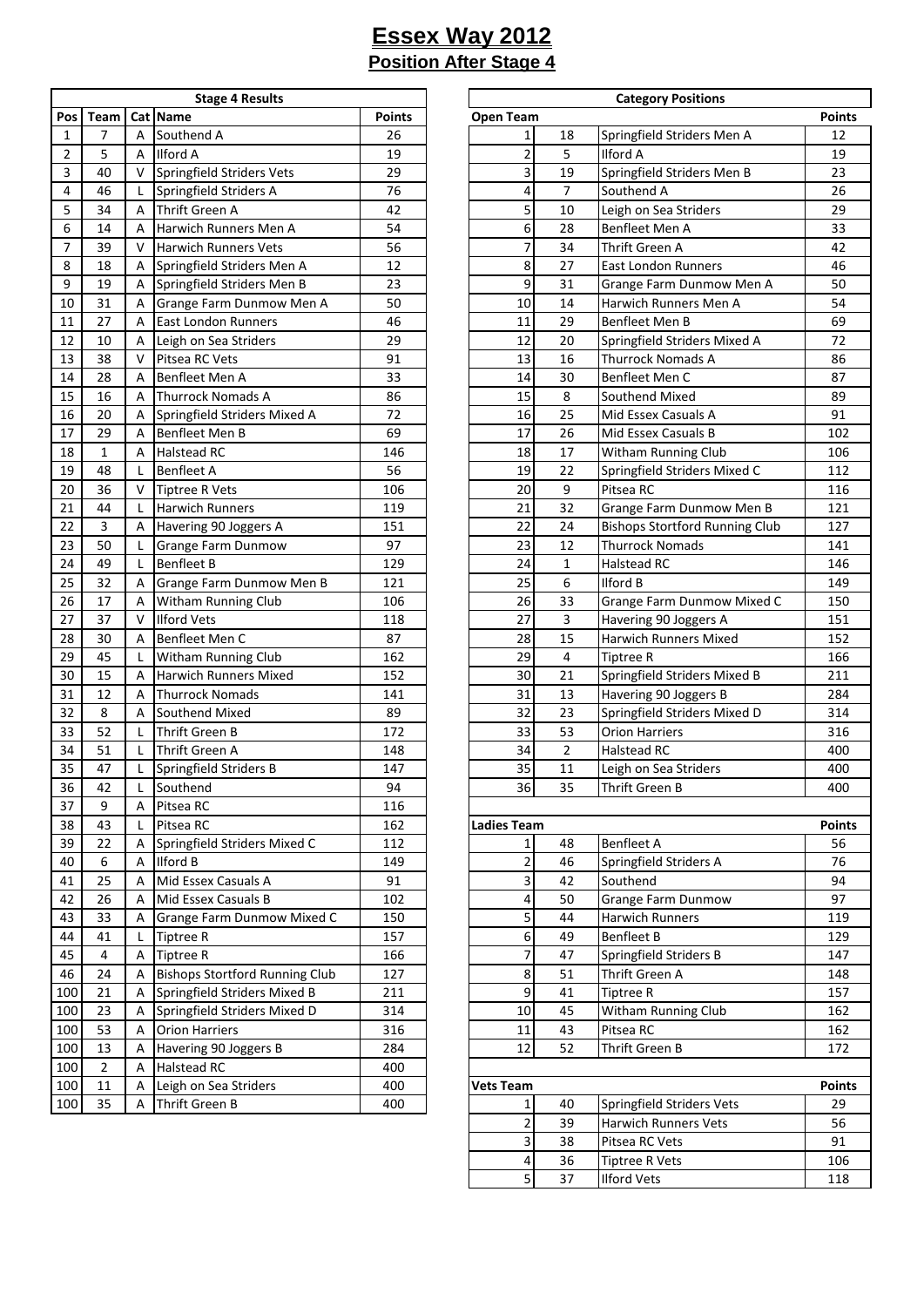÷

| <b>Stage 5 Results</b> |                |        |                                       |               |  |  |  |  |  |
|------------------------|----------------|--------|---------------------------------------|---------------|--|--|--|--|--|
| Pos                    | Team           |        | Cat Name                              | <b>Points</b> |  |  |  |  |  |
| 1                      | 18             | А      | Springfield Striders Men A            | 13            |  |  |  |  |  |
| 2                      | 31             | А      | Grange Farm Dunmow Men A              | 52            |  |  |  |  |  |
| 3                      | 14             | А      | Harwich Runners Men A                 | 57            |  |  |  |  |  |
| 4                      | 19             | А      | Springfield Striders Men B            | 27            |  |  |  |  |  |
| 5                      | 21             | А      | Springfield Striders Mixed B          | 216           |  |  |  |  |  |
| 6                      | 24             | А      | <b>Bishops Stortford Running Club</b> | 133           |  |  |  |  |  |
| $\overline{7}$         | 34             | А      | Thrift Green A                        | 49            |  |  |  |  |  |
| 8                      | 17             | А      | Witham Running Club                   | 114           |  |  |  |  |  |
| 9                      | 40             | v      | Springfield Striders Vets             | 38            |  |  |  |  |  |
| 10                     | 5              | Α      | <b>Ilford A</b>                       | 29            |  |  |  |  |  |
| 11                     | 10             | А      | Leigh on Sea Striders                 | 40            |  |  |  |  |  |
| 12                     | 23             | Α      | Springfield Striders Mixed D          | 326           |  |  |  |  |  |
| 13                     | 6              | А      | <b>Ilford B</b>                       | 162           |  |  |  |  |  |
| 14                     | 20             | А      | Springfield Striders Mixed A          | 86            |  |  |  |  |  |
| 15                     | 46             | L      | Springfield Striders A                | 91            |  |  |  |  |  |
| 16                     | $\overline{7}$ | Α      | Southend A                            | 42            |  |  |  |  |  |
| 17                     | 32             | А      | Grange Farm Dunmow Men B              | 138           |  |  |  |  |  |
| 18                     | 1              | А      | Halstead RC                           | 164           |  |  |  |  |  |
| 19                     | 8              | А      | Southend Mixed                        | 108           |  |  |  |  |  |
| 20                     | 38             | v      | Pitsea RC Vets                        | 111           |  |  |  |  |  |
| 21                     | 48             | L      | <b>Benfleet A</b>                     | 77            |  |  |  |  |  |
| 22                     | 29             | Α      | Benfleet Men B                        | 91            |  |  |  |  |  |
| 23                     | 4              | А      | <b>Tiptree R</b>                      | 189           |  |  |  |  |  |
| 24                     | 36             | v      | <b>Tiptree R Vets</b>                 | 130           |  |  |  |  |  |
| 25                     | 30             | Α      | Benfleet Men C                        | 112           |  |  |  |  |  |
| 26                     | 50             | L      | Grange Farm Dunmow                    | 123           |  |  |  |  |  |
| 27                     | 3              | Α      | Havering 90 Joggers A                 | 178           |  |  |  |  |  |
| 28                     | 49             | L      | <b>Benfleet B</b>                     | 157           |  |  |  |  |  |
| 29                     | 33             | Α      | Grange Farm Dunmow Mixed C            | 179           |  |  |  |  |  |
| 30                     | 42             | L      | Southend                              | 124           |  |  |  |  |  |
| 31                     | 44             | L      | <b>Harwich Runners</b>                | 150           |  |  |  |  |  |
| 32                     | 25             | А      | Mid Essex Casuals A                   | 123           |  |  |  |  |  |
| 33                     | 28             | А      | Benfleet Men A                        | 66            |  |  |  |  |  |
| 34                     | 15             |        | <b>Harwich Runners Mixed</b>          | 186           |  |  |  |  |  |
| 35                     | 37             | А<br>V | <b>Ilford Vets</b>                    | 153           |  |  |  |  |  |
| 36                     | 16             |        | <b>Thurrock Nomads A</b>              | 122           |  |  |  |  |  |
| 37                     | 41             | А<br>L | <b>Tiptree R</b>                      | 194           |  |  |  |  |  |
| 38                     | 47             |        | Springfield Striders B                | 185           |  |  |  |  |  |
|                        |                | L      | Mid Essex Casuals B                   | 141           |  |  |  |  |  |
| 39                     | 26<br>22       | Α      | Springfield Striders Mixed C          |               |  |  |  |  |  |
| 40                     |                | Α      |                                       | 152           |  |  |  |  |  |
| 41<br>42               | 43<br>9        | Г      | Pitsea RC                             | 203           |  |  |  |  |  |
|                        | 12             | Α      | Pitsea RC                             | 158           |  |  |  |  |  |
| 43                     |                | Α      | <b>Thurrock Nomads</b>                | 184           |  |  |  |  |  |
| 44                     | 45             | Г      | Witham Running Club                   | 206           |  |  |  |  |  |
| 45                     | 51             | Г      | Thrift Green A                        | 193           |  |  |  |  |  |
| 46                     | 52             | Г      | Thrift Green B                        | 218           |  |  |  |  |  |
| 49                     | 27             | А      | <b>East London Runners</b>            | 95            |  |  |  |  |  |
| 49                     | 39             | V      | Harwich Runners Vets                  | 105           |  |  |  |  |  |
| 100                    | 53             | Α      | <b>Orion Harriers</b>                 | 416           |  |  |  |  |  |
| 100                    | 13             | Α      | Havering 90 Joggers B                 | 384           |  |  |  |  |  |
| 100                    | 2              | Α      | Halstead RC                           | 500           |  |  |  |  |  |
| 100                    | 11             | Α      | Leigh on Sea Striders                 | 500           |  |  |  |  |  |
| 100                    | 35             | Α      | Thrift Green B                        | 500           |  |  |  |  |  |

|                |                |              | <b>Stage 5 Results</b>                |               |                         |                | <b>Category Positions</b>             |               |
|----------------|----------------|--------------|---------------------------------------|---------------|-------------------------|----------------|---------------------------------------|---------------|
| Pos            | Team           |              | Cat Name                              | <b>Points</b> | <b>Open Team</b>        |                |                                       | <b>Points</b> |
| $\mathbf{1}$   | 18             | A            | Springfield Striders Men A            | 13            | $\mathbf{1}$            | 18             | Springfield Striders Men A            | 13            |
| $\overline{2}$ | 31             | A            | Grange Farm Dunmow Men A              | 52            | $\overline{\mathbf{c}}$ | 19             | Springfield Striders Men B            | 27            |
| 3              | 14             | A            | Harwich Runners Men A                 | 57            | 3                       | 5              | <b>Ilford A</b>                       | 29            |
| 4              | 19             | A            | Springfield Striders Men B            | 27            | 4                       | 10             | Leigh on Sea Striders                 | 40            |
| 5              | 21             | A            | Springfield Striders Mixed B          | 216           | 5                       | $\overline{7}$ | Southend A                            | 42            |
| 6              | 24             | A            | <b>Bishops Stortford Running Club</b> | 133           | 6                       | 34             | Thrift Green A                        | 49            |
| 7              | 34             | A            | Thrift Green A                        | 49            | 7                       | 31             | Grange Farm Dunmow Men A              | 52            |
| 8              | 17             | A            | Witham Running Club                   | 114           | 8                       | 14             | Harwich Runners Men A                 | 57            |
| 9              | 40             | $\vee$       | Springfield Striders Vets             | 38            | 9                       | 28             | Benfleet Men A                        | 66            |
| 10             | 5              | A            | <b>Ilford A</b>                       | 29            | 10                      | 20             | Springfield Striders Mixed A          | 86            |
| 11             | 10             | A            | Leigh on Sea Striders                 | 40            | 11                      | 29             | <b>Benfleet Men B</b>                 | 91            |
| 12             | 23             | A            | Springfield Striders Mixed D          | 326           | 12                      | 27             | <b>East London Runners</b>            | 95            |
| 13             | 6              | A            | <b>Ilford B</b>                       | 162           | 13                      | 8              | Southend Mixed                        | 108           |
| 14             | 20             | A            | Springfield Striders Mixed A          | 86            | 14                      | 30             | Benfleet Men C                        | 112           |
| 15             | 46             | L            | Springfield Striders A                | 91            | 15                      | 17             | Witham Running Club                   | 114           |
| 16             | $\overline{7}$ | A            | Southend A                            | 42            | 16                      | 16             | <b>Thurrock Nomads A</b>              | 122           |
| 17             | 32             | A            | Grange Farm Dunmow Men B              | 138           | 17                      | 25             | Mid Essex Casuals A                   | 123           |
| 18             | $\mathbf{1}$   | A            | <b>Halstead RC</b>                    | 164           | 18                      | 24             | <b>Bishops Stortford Running Club</b> | 133           |
| 19             | 8              | A            | Southend Mixed                        | 108           | 19                      | 32             | Grange Farm Dunmow Men B              | 138           |
| 20             | 38             | $\vee$       | Pitsea RC Vets                        | 111           | 20                      | 26             | Mid Essex Casuals B                   | 141           |
| 21             | 48             | L            | <b>Benfleet A</b>                     | 77            | 21                      | 22             | Springfield Striders Mixed C          | 152           |
| 22             | 29             | A            | <b>Benfleet Men B</b>                 | 91            | 22                      | 9              | Pitsea RC                             | 158           |
| 23             | 4              | A            | <b>Tiptree R</b>                      | 189           | 23                      | 6              | <b>Ilford B</b>                       | 162           |
| 24             | 36             | $\vee$       | <b>Tiptree R Vets</b>                 | 130           | 24                      | $\mathbf{1}$   | <b>Halstead RC</b>                    | 164           |
| 25             | 30             | A            | Benfleet Men C                        | 112           | 25                      | 3              | Havering 90 Joggers A                 | 178           |
| 26             | 50             | L            | <b>Grange Farm Dunmow</b>             | 123           | 26                      | 33             | Grange Farm Dunmow Mixed C            | 179           |
| 27             | 3              | A            | Havering 90 Joggers A                 | 178           | 27                      | 12             | <b>Thurrock Nomads</b>                | 184           |
| 28             | 49             | $\mathsf{L}$ | <b>Benfleet B</b>                     | 157           | 28                      | 15             | Harwich Runners Mixed                 | 186           |
| 29             | 33             | A            | Grange Farm Dunmow Mixed C            | 179           | 29                      | 4              | <b>Tiptree R</b>                      | 189           |
| 30             | 42             | L            | Southend                              | 124           | 30                      | 21             | Springfield Striders Mixed B          | 216           |
| 31             | 44             | L            | <b>Harwich Runners</b>                | 150           | 31                      | 23             | Springfield Striders Mixed D          | 326           |
| 32             | 25             | A            | Mid Essex Casuals A                   | 123           | 32                      | 13             | Havering 90 Joggers B                 | 384           |
| 33             | 28             | A            | Benfleet Men A                        | 66            | 33                      | 53             | <b>Orion Harriers</b>                 | 416           |
| 34             | 15             | A            | <b>Harwich Runners Mixed</b>          | 186           | 34                      | $\overline{2}$ | <b>Halstead RC</b>                    | 500           |
| 35             | 37             | $\vee$       | <b>Ilford Vets</b>                    | 153           | 35                      | 11             | Leigh on Sea Striders                 | 500           |
| $36\,$         | 16             | Α            | <b>Thurrock Nomads A</b>              | 122           | 36                      | 35             | Thrift Green B                        | 500           |
| 37             | 41             | L            | <b>Tiptree R</b>                      | 194           |                         |                |                                       |               |
| 38             | 47             | L            | Springfield Striders B                | 185           | <b>Ladies Team</b>      |                |                                       | <b>Points</b> |
| 39             | 26             | A            | Mid Essex Casuals B                   | 141           | $1\vert$                | 48             | <b>Benfleet A</b>                     | 77            |
| 40             | 22             | A            | Springfield Striders Mixed C          | 152           | $\overline{2}$          | 46             | Springfield Striders A                | 91            |
| 41             | 43             | L            | Pitsea RC                             | 203           | $\overline{\mathbf{3}}$ | 50             | <b>Grange Farm Dunmow</b>             | 123           |
| 42             | 9              | A            | Pitsea RC                             | 158           | $\overline{a}$          | 42             | Southend                              | 124           |
| 43             | 12             | A            | <b>Thurrock Nomads</b>                | 184           | $\overline{5}$          | 44             | Harwich Runners                       | 150           |
| 44             | 45             | $\mathsf{L}$ | Witham Running Club                   | 206           | $6 \mid$                | 49             | <b>Benfleet B</b>                     | 157           |
| 45             | 51             | L            | Thrift Green A                        | 193           | $\overline{7}$          | 47             | Springfield Striders B                | 185           |
| 46             | 52             | L            | Thrift Green B                        | 218           | $\bf8$                  | 51             | Thrift Green A                        | 193           |
| 49             | 27             | A            | <b>East London Runners</b>            | 95            | $\overline{9}$          | 41             | Tiptree R                             | 194           |
| 49             | 39             | $\vee$       | <b>Harwich Runners Vets</b>           | 105           | 10                      | 43             | Pitsea RC                             | 203           |
| 100            | 53             | A            | <b>Orion Harriers</b>                 | 416           | 11                      | 45             | Witham Running Club                   | 206           |
| 100            | 13             | Α            | Havering 90 Joggers B                 | 384           | 12                      | 52             | Thrift Green B                        | 218           |
| 100            | $\overline{2}$ | A            | <b>Halstead RC</b>                    | 500           |                         |                |                                       |               |
| 100            | 11             | A            | Leigh on Sea Striders                 | 500           | <b>Vets Team</b>        |                |                                       | <b>Points</b> |
| 100            | 35             | A            | Thrift Green B                        | 500           | $1\vert$                | 40             | Springfield Striders Vets             | 38            |
|                |                |              |                                       |               | $\overline{2}$          | 39             | <b>Harwich Runners Vets</b>           | 105           |
|                |                |              |                                       |               | $\overline{\mathbf{3}}$ | 38             | Pitsea RC Vets                        | 111           |
|                |                |              |                                       |               | $\overline{4}$          | 36             | Tiptree R Vets                        | 130           |
|                |                |              |                                       |               | 5 <sup>1</sup>          | 37             | <b>Ilford Vets</b>                    | 153           |
|                |                |              |                                       |               |                         |                |                                       |               |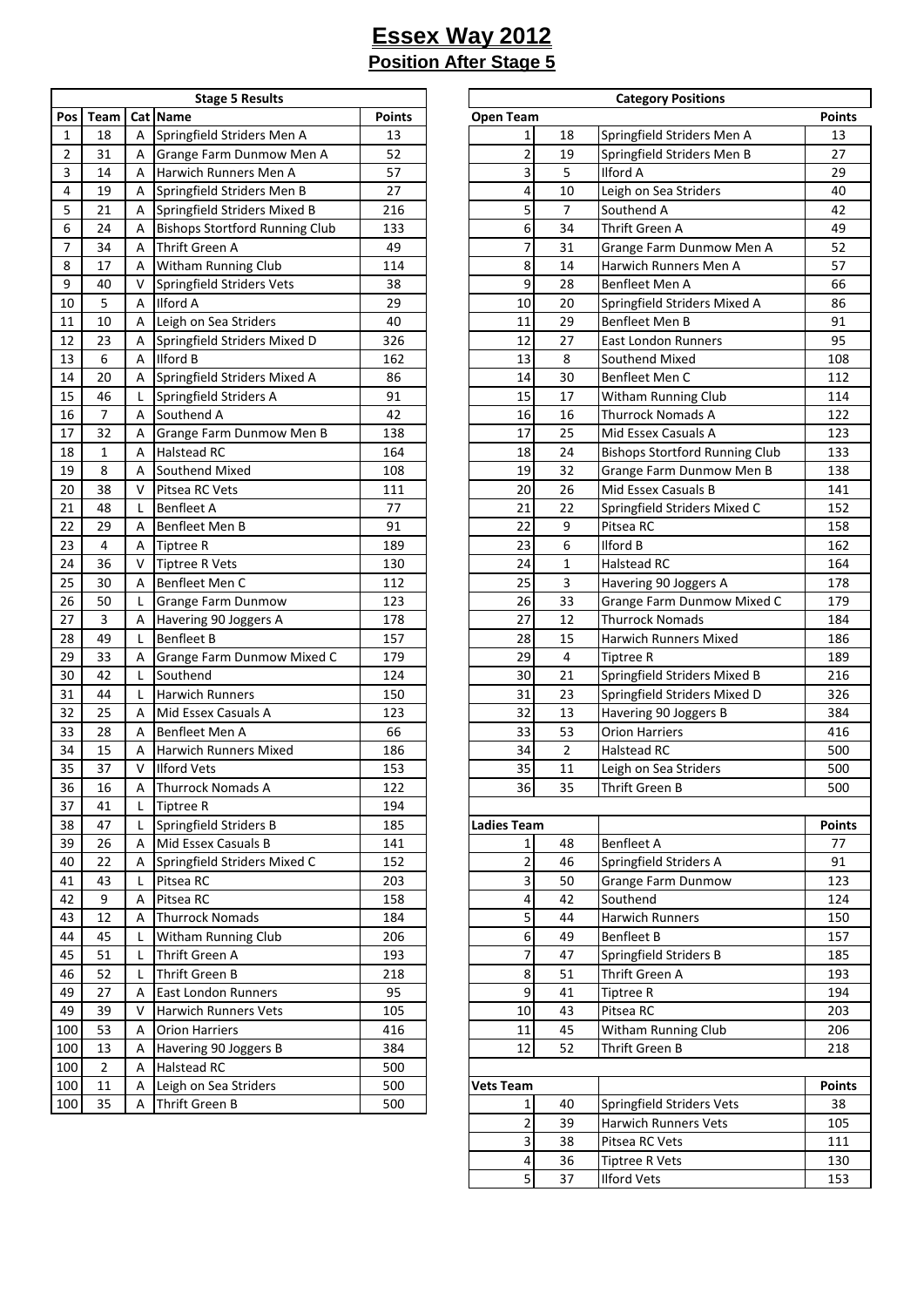÷

|     |                |   | <b>Stage 6 Results</b>                |               |                    |                         | <b>Category Positions</b>    |
|-----|----------------|---|---------------------------------------|---------------|--------------------|-------------------------|------------------------------|
| Pos | Team           |   | <b>Cat Name</b>                       | <b>Points</b> | <b>Open Team</b>   |                         |                              |
| 1   | 18             | A | Springfield Striders Men A            | 14            | 1                  | 18                      | Springfield Striders M       |
| 2   | 7              | А | Southend A                            | 44            | $\overline{2}$     | 5                       | <b>Ilford A</b>              |
| 3   | 5              | А | <b>Ilford A</b>                       | 32            | 3                  | 19                      | Springfield Striders M       |
| 4   | 31             | А | Grange Farm Dunmow Men A              | 56            | 4                  | $\overline{7}$          | Southend A                   |
| 5   | 34             | А | Thrift Green A                        | 54            | 5                  | 34                      | Thrift Green A               |
| 6   | 28             | А | Benfleet Men A                        | 72            | 6                  | 31                      | <b>Grange Farm Dunmov</b>    |
| 7   | 36             | V | <b>Tiptree R Vets</b>                 | 137           | 7                  | 10                      | Leigh on Sea Striders        |
| 8   | 40             | v | Springfield Striders Vets             | 46            | 8                  | 28                      | Benfleet Men A               |
| 9   | 25             | А | Mid Essex Casuals A                   | 132           | 9                  | 14                      | Harwich Runners Mer          |
| 10  | 38             | V | Pitsea RC Vets                        | 121           | 10                 | 29                      | Benfleet Men B               |
| 11  | 48             | L | <b>Benfleet A</b>                     | 88            | 11                 | 27                      | <b>East London Runners</b>   |
| 12  | 19             | А | Springfield Striders Men B            | 39            | 12                 | 8                       | Southend Mixed               |
| 13  | 27             | А | East London Runners                   | 108           | 13                 | 20                      | Springfield Striders M       |
| 14  | 29             | А | Benfleet Men B                        | 105           | 14                 | 25                      | Mid Essex Casuals A          |
| 15  | 39             | V | <b>Harwich Runners Vets</b>           | 120           | 15                 | 17                      | Witham Running Cluk          |
| 16  | 37             | V | <b>Ilford Vets</b>                    | 169           | 16                 | 24                      | <b>Bishops Stortford Rur</b> |
| 17  | 14             | А | Harwich Runners Men A                 | 74            | 17                 | 16                      | Thurrock Nomads A            |
| 18  | 41             | L | <b>Tiptree R</b>                      | 212           | 18                 | 30                      | Benfleet Men C               |
| 19  | 23             | А | Springfield Striders Mixed D          | 345           | 19                 | 26                      | Mid Essex Casuals B          |
| 20  | 3              | А | Havering 90 Joggers A                 | 198           | 20                 | 32                      | Grange Farm Dunmov           |
| 21  | 10             | А | Leigh on Sea Striders                 | 61            | 21                 | 6                       | <b>Ilford B</b>              |
| 22  | 26             | А | Mid Essex Casuals B                   | 163           | 22                 | 22                      | Springfield Striders M       |
| 23  | 8              | А | Southend Mixed                        | 131           | 23                 | 9                       | Pitsea RC                    |
| 24  | 24             | А | <b>Bishops Stortford Running Club</b> | 157           | 24                 | $\overline{\mathbf{3}}$ | Havering 90 Joggers /        |
| 25  | 46             | L | Springfield Striders A                | 116           | 25                 | $\mathbf 1$             | <b>Halstead RC</b>           |
| 26  | 32             | А | Grange Farm Dunmow Men B              | 164           | 26                 | 33                      | Grange Farm Dunmov           |
| 27  | 6              | А | <b>Ilford B</b>                       | 189           | 27                 | 15                      | Harwich Runners Mix          |
| 28  | 42             | L | Southend                              | 152           | 28                 | 12                      | <b>Thurrock Nomads</b>       |
| 29  | 47             | L | Springfield Striders B                | 214           | 29                 | 4                       | <b>Tiptree R</b>             |
| 30  | 50             | L | Grange Farm Dunmow                    | 153           | 30                 | 21                      | Springfield Striders M       |
| 31  | 49             | L | <b>Benfleet B</b>                     | 188           | 31                 | 23                      | Springfield Striders M       |
| 32  | 15             | А | <b>Harwich Runners Mixed</b>          | 218           | 32                 | 13                      | Havering 90 Joggers E        |
| 33  | 44             | L | Harwich Runners                       | 183           | 33                 | 53                      | <b>Orion Harriers</b>        |
| 34  | 12             | А | <b>Thurrock Nomads</b>                | 218           | 34                 | $\overline{2}$          | <b>Halstead RC</b>           |
| 35  | 16             | А | <b>Thurrock Nomads A</b>              | 157           | 35                 | 11                      | Leigh on Sea Striders        |
| 36  | 4              | Α | <b>Tiptree R</b>                      | 225           | 36                 | 35                      | Thrift Green B               |
| 37  | 9              | А | Pitsea RC                             | 195           |                    |                         |                              |
| 38  | 33             | Α | Grange Farm Dunmow Mixed C            | 217           | <b>Ladies Team</b> |                         |                              |
| 39  | 45             | L | Witham Running Club                   | 245           | 1                  | 48                      | <b>Benfleet A</b>            |
| 40  | 17             | Α | Witham Running Club                   | 154           | $\overline{c}$     | 46                      | Springfield Striders A       |
| 41  | 1              | Α | Halstead RC                           | 205           | 3                  | 42                      | Southend                     |
| 42  | 22             | Α | Springfield Striders Mixed C          | 194           | 4                  | 50                      | Grange Farm Dunmov           |
| 43  | 21             | Α | Springfield Striders Mixed B          | 259           | 5                  | 44                      | <b>Harwich Runners</b>       |
| 44  | 43             | L | Pitsea RC                             | 247           | 6                  | 49                      | <b>Benfleet B</b>            |
| 45  | 20             | Α | Springfield Striders Mixed A          | 131           | 7                  | 41                      | <b>Tiptree R</b>             |
| 46  | 51             | L | Thrift Green A                        | 239           | 8                  | 47                      | Springfield Striders B       |
| 47  | 52             | L | Thrift Green B                        | 265           | 9                  | 51                      | Thrift Green A               |
| 48  | 30             | Α | Benfleet Men C                        | 160           | 10                 | 45                      | Witham Running Cluk          |
| 100 | 53             | Α | <b>Orion Harriers</b>                 | 516           | 11                 | 43                      | Pitsea RC                    |
| 100 | 13             | Α | Havering 90 Joggers B                 | 484           | 12                 | 52                      | Thrift Green B               |
| 100 | $\overline{2}$ | Α | Halstead RC                           | 600           |                    |                         |                              |
| 100 | 11             | Α | Leigh on Sea Striders                 | 600           | <b>Vets Team</b>   |                         |                              |
| 100 | 35             | А | Thrift Green B                        | 600           |                    | 40                      | Springfield Striders V       |

|                |                |        | <b>Stage 6 Results</b>                |               | <b>Category Positions</b> |                |                                          |               |  |  |
|----------------|----------------|--------|---------------------------------------|---------------|---------------------------|----------------|------------------------------------------|---------------|--|--|
| Pos            | Team           |        | Cat Name                              | <b>Points</b> | <b>Open Team</b>          |                |                                          | <b>Points</b> |  |  |
| $\mathbf{1}$   | 18             | A      | Springfield Striders Men A            | 14            | $\mathbf{1}$              | 18             | Springfield Striders Men A               | 14            |  |  |
| $\overline{2}$ | 7              | A      | Southend A                            | 44            | $\overline{a}$            | 5              | <b>Ilford A</b>                          | 32            |  |  |
| 3              | 5              | A      | <b>Ilford A</b>                       | 32            | 3                         | 19             | Springfield Striders Men B               | 39            |  |  |
| 4              | 31             | A      | Grange Farm Dunmow Men A              | 56            | 4                         | $\overline{7}$ | Southend A                               | 44            |  |  |
| 5              | 34             | A      | Thrift Green A                        | 54            | 5                         | 34             | Thrift Green A                           | 54            |  |  |
| 6              | 28             | A      | Benfleet Men A                        | 72            | 6                         | 31             | Grange Farm Dunmow Men A                 | 56            |  |  |
| $\overline{7}$ | 36             | v      | <b>Tiptree R Vets</b>                 | 137           | $\overline{7}$            | 10             | Leigh on Sea Striders                    | 61            |  |  |
| 8              | 40             | v      | Springfield Striders Vets             | 46            | 8                         | 28             | Benfleet Men A                           | 72            |  |  |
| 9              | 25             | A      | Mid Essex Casuals A                   | 132           | 9                         | 14             | Harwich Runners Men A                    | 74            |  |  |
| 10             | 38             | v      | Pitsea RC Vets                        | 121           | 10                        | 29             | <b>Benfleet Men B</b>                    | 105           |  |  |
| 11             | 48             | L      | <b>Benfleet A</b>                     | 88            | 11                        | 27             | <b>East London Runners</b>               | 108           |  |  |
| 12             | 19             | Α      | Springfield Striders Men B            | 39            | 12                        | 8              | Southend Mixed                           | 131           |  |  |
| 13             | 27             | A      | <b>East London Runners</b>            | 108           | 13                        | 20             | Springfield Striders Mixed A             | 131           |  |  |
| 14             | 29             | Α      | Benfleet Men B                        | 105           | 14                        | 25             | Mid Essex Casuals A                      | 132           |  |  |
| 15             | 39             | v      | <b>Harwich Runners Vets</b>           | 120           | 15                        | 17             | Witham Running Club                      | 154           |  |  |
| 16             | 37             | v      | <b>Ilford Vets</b>                    | 169           | 16                        | 24             | <b>Bishops Stortford Running Club</b>    | 157           |  |  |
| 17             | 14             | A      | Harwich Runners Men A                 | 74            | 17                        | 16             | <b>Thurrock Nomads A</b>                 | 157           |  |  |
| 18             | 41             | L      | <b>Tiptree R</b>                      | 212           | 18                        | 30             | Benfleet Men C                           | 160           |  |  |
| 19             | 23             | Α      | Springfield Striders Mixed D          | 345           | 19                        | 26             | Mid Essex Casuals B                      | 163           |  |  |
| 20             | 3              | Α      | Havering 90 Joggers A                 | 198           | 20                        | 32             | Grange Farm Dunmow Men B                 | 164           |  |  |
| 21             | 10             | Α      | Leigh on Sea Striders                 | 61            | 21                        | 6              | <b>Ilford B</b>                          | 189           |  |  |
| 22             | 26             | A      | Mid Essex Casuals B                   | 163           | 22                        | 22             | Springfield Striders Mixed C             | 194           |  |  |
| 23             | 8              | A      | Southend Mixed                        | 131           | 23                        | 9              | Pitsea RC                                | 195           |  |  |
| 24             | 24             | A      | <b>Bishops Stortford Running Club</b> | 157           | 24                        | 3              | Havering 90 Joggers A                    | 198           |  |  |
| 25             | 46             | L      | Springfield Striders A                | 116           | 25                        | $\mathbf{1}$   | <b>Halstead RC</b>                       | 205           |  |  |
| 26             | 32             | Α      | Grange Farm Dunmow Men B              | 164           | 26                        | 33             | Grange Farm Dunmow Mixed C               | 217           |  |  |
| 27             | 6              | Α      | <b>Ilford B</b>                       | 189           | 27                        | 15             | Harwich Runners Mixed                    | 218           |  |  |
| 28             | 42             | L      | Southend                              | 152           | 28                        | 12             | Thurrock Nomads                          | 218           |  |  |
| 29             | 47             | L      | Springfield Striders B                | 214           | 29                        | 4              | <b>Tiptree R</b>                         | 225           |  |  |
| 30             | 50             | L      | Grange Farm Dunmow                    | 153           | 30                        | 21             | Springfield Striders Mixed B             | 259           |  |  |
| 31             | 49             | L      | <b>Benfleet B</b>                     | 188           | 31                        | 23             | Springfield Striders Mixed D             | 345           |  |  |
| 32             | 15             | A      | Harwich Runners Mixed                 | 218           | 32                        | 13             | Havering 90 Joggers B                    | 484           |  |  |
| 33             | 44             | L      | <b>Harwich Runners</b>                | 183           | 33                        | 53             | <b>Orion Harriers</b>                    | 516           |  |  |
| 34             | 12             | A      | <b>Thurrock Nomads</b>                | 218           | 34                        | $\overline{2}$ | <b>Halstead RC</b>                       | 600           |  |  |
| 35             | 16             | A      | <b>Thurrock Nomads A</b>              | 157           | 35                        | 11             | Leigh on Sea Striders                    | 600           |  |  |
| 36             | 4              | А      | <b>Tiptree R</b>                      | 225           | 36                        | 35             | Thrift Green B                           | 600           |  |  |
| 37             | 9              | Α      | Pitsea RC                             | 195           |                           |                |                                          |               |  |  |
| 38             | 33             | Α      | Grange Farm Dunmow Mixed C            | 217           | <b>Ladies Team</b>        |                |                                          | <b>Points</b> |  |  |
| 39             | 45             | L      | Witham Running Club                   | 245           | $1\vert$                  | 48             | <b>Benfleet A</b>                        | 88            |  |  |
| 40             | 17             | Α      | Witham Running Club                   | 154           | $\overline{2}$            | 46             | Springfield Striders A                   | 116           |  |  |
| 41             | $\mathbf{1}$   | Α      | <b>Halstead RC</b>                    | 205           | $\overline{\mathbf{3}}$   | 42             | Southend                                 | 152           |  |  |
| 42             | 22             | Α      | Springfield Striders Mixed C          | 194           | $\overline{\mathbf{r}}$   | 50             | <b>Grange Farm Dunmow</b>                | 153           |  |  |
| 43             | 21             | Α      | Springfield Striders Mixed B          | 259           | 5                         | 44             | Harwich Runners                          | 183           |  |  |
|                |                |        | Pitsea RC                             |               |                           |                |                                          |               |  |  |
| 44<br>45       | 43<br>20       | L<br>Α | Springfield Striders Mixed A          | 247<br>131    | 6<br>$\overline{z}$       | 49<br>41       | <b>Benfleet B</b><br>Tiptree R           | 188<br>212    |  |  |
| 46             | 51             |        | Thrift Green A                        | 239           | $\boldsymbol{8}$          | 47             |                                          | 214           |  |  |
| 47             | 52             | L      | Thrift Green B                        | 265           | $\boldsymbol{9}$          | 51             | Springfield Striders B<br>Thrift Green A | 239           |  |  |
|                |                | L      |                                       |               |                           |                |                                          |               |  |  |
| 48             | 30             | Α      | Benfleet Men C                        | 160           | 10                        | 45             | Witham Running Club                      | 245           |  |  |
| 100            | 53             | Α      | <b>Orion Harriers</b>                 | 516           | 11                        | 43             | Pitsea RC                                | 247           |  |  |
| 100            | 13             | Α      | Havering 90 Joggers B                 | 484           | 12                        | 52             | Thrift Green B                           | 265           |  |  |
| 100            | $\overline{2}$ | Α      | <b>Halstead RC</b>                    | 600           |                           |                |                                          |               |  |  |
| 100            | 11             | Α      | Leigh on Sea Striders                 | 600           | <b>Vets Team</b>          |                |                                          | <b>Points</b> |  |  |
| 100            | 35             | Α      | Thrift Green B                        | 600           | $1\vert$                  | 40             | <b>Springfield Striders Vets</b>         | 46            |  |  |
|                |                |        |                                       |               | $\overline{2}$            | 39             | Harwich Runners Vets                     | 120           |  |  |
|                |                |        |                                       |               | $\overline{\mathbf{3}}$   | 38             | Pitsea RC Vets                           | 121           |  |  |
|                |                |        |                                       |               | $\overline{4}$            | 36             | Tiptree R Vets                           | 137           |  |  |
|                |                |        |                                       |               | $\overline{5}$            | 37             | <b>Ilford Vets</b>                       | 169           |  |  |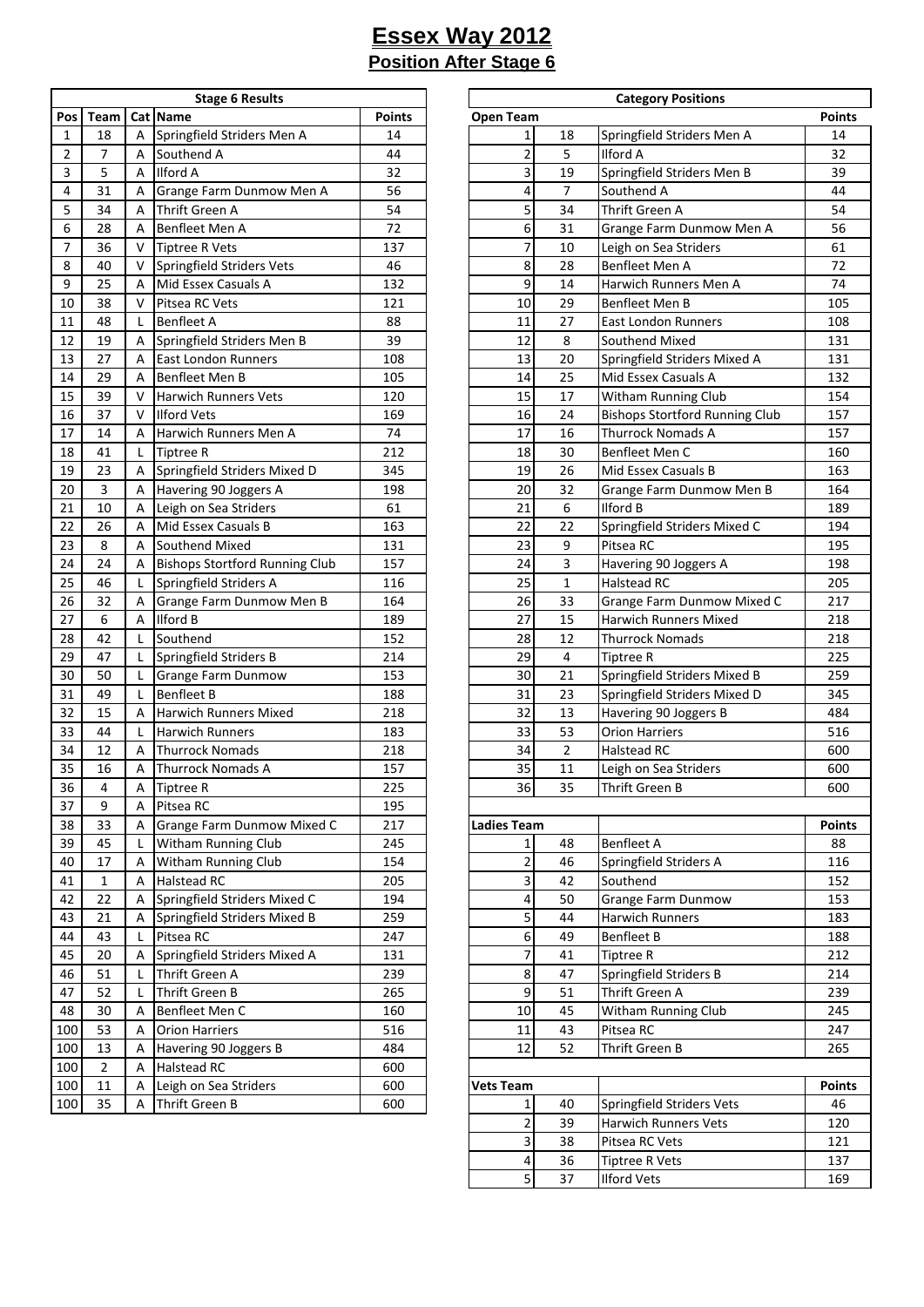| <b>Stage 7 Results</b> |                |   |                                       |        |  |  |  |  |
|------------------------|----------------|---|---------------------------------------|--------|--|--|--|--|
| Pos                    | Team           |   | Cat Name                              | Points |  |  |  |  |
| 1                      | 5              | А | Ilford A                              | 33     |  |  |  |  |
| 2                      | 18             | А | Springfield Striders Men A            | 16     |  |  |  |  |
| 3                      | 14             | А | Harwich Runners Men A                 | 77     |  |  |  |  |
| 4                      | $\overline{7}$ | А | Southend A                            | 48     |  |  |  |  |
| 5                      | 34             | А | <b>Thrift Green A</b>                 | 59     |  |  |  |  |
| 6                      | 19             | А | Springfield Striders Men B            | 45     |  |  |  |  |
| 7                      | 25             | А | Mid Essex Casuals A                   | 139    |  |  |  |  |
| 8                      | 4              | А | <b>Tiptree R</b>                      | 233    |  |  |  |  |
| 9                      | 40             | V | <b>Springfield Striders Vets</b>      | 55     |  |  |  |  |
| 10                     | 28             | А | Benfleet Men A                        | 82     |  |  |  |  |
| 11                     | 21             | А | Springfield Striders Mixed B          | 270    |  |  |  |  |
| 12                     | 42             | L | Southend                              | 164    |  |  |  |  |
| 13                     | 10             | Α | Leigh on Sea Striders                 | 74     |  |  |  |  |
| 14                     | 46             | L | Springfield Striders A                | 130    |  |  |  |  |
| 15                     | 8              | А | Southend Mixed                        | 146    |  |  |  |  |
| 16                     | 16             | А | <b>Thurrock Nomads A</b>              | 173    |  |  |  |  |
| 17                     | 48             | L | <b>Benfleet A</b>                     | 105    |  |  |  |  |
| 18                     | 30             | Α | Benfleet Men C                        | 178    |  |  |  |  |
| 19                     | 44             | L | <b>Harwich Runners</b>                | 202    |  |  |  |  |
| 20                     | 41             | L | <b>Tiptree R</b>                      | 232    |  |  |  |  |
| 21                     | 24             | А | <b>Bishops Stortford Running Club</b> | 178    |  |  |  |  |
| 22                     | 39             | V | <b>Harwich Runners Vets</b>           | 142    |  |  |  |  |
| 23                     | 31             | Α | Grange Farm Dunmow Men A              | 79     |  |  |  |  |
| 24                     | 38             | V | Pitsea RC Vets                        | 145    |  |  |  |  |
| 25                     | 1              | А | Halstead RC                           | 230    |  |  |  |  |
| 26                     | 37             | V | <b>Ilford Vets</b>                    | 195    |  |  |  |  |
| 27                     | 32             | Α | Grange Farm Dunmow Men B              | 191    |  |  |  |  |
| 28                     | 50             | L | Grange Farm Dunmow                    | 181    |  |  |  |  |
| 29                     | 29             | А | Benfleet Men B                        | 134    |  |  |  |  |
| 30                     | 26             | А | Mid Essex Casuals B                   | 193    |  |  |  |  |
| 31                     | 22             | А | Springfield Striders Mixed C          | 225    |  |  |  |  |
| 32                     | 36             | v | <b>Tiptree R Vets</b>                 | 169    |  |  |  |  |
| 33                     | 20             | Α | Springfield Striders Mixed A          | 164    |  |  |  |  |
| 34                     | 9              | А | Pitsea RC                             | 229    |  |  |  |  |
| 35                     | 12             | Α | <b>Thurrock Nomads</b>                | 253    |  |  |  |  |
| 36                     | 15             | А | <b>Harwich Runners Mixed</b>          | 254    |  |  |  |  |
| 37                     | 33             | Α | Grange Farm Dunmow Mixed C            | 254    |  |  |  |  |
| 38                     | 27             | Α | East London Runners                   | 146    |  |  |  |  |
| 39                     | 17             | Α | Witham Running Club                   | 193    |  |  |  |  |
| 40                     | 45             | L | Witham Running Club                   | 285    |  |  |  |  |
| 40                     | 51             | L | Thrift Green A                        | 279    |  |  |  |  |
| 42                     | 43             | L | Pitsea RC                             | 289    |  |  |  |  |
| 43                     | 47             | L | Springfield Striders B                | 257    |  |  |  |  |
| 44                     | 49             | L | <b>Benfleet B</b>                     | 232    |  |  |  |  |
| 45                     | 3              | А | Havering 90 Joggers A                 | 243    |  |  |  |  |
| 100                    | 23             | Α | Springfield Striders Mixed D          | 445    |  |  |  |  |
| 100                    | 6              | Α | Ilford B                              | 289    |  |  |  |  |
| 100                    | 52             | L | Thrift Green B                        | 365    |  |  |  |  |
| 100                    | 53             | А | <b>Orion Harriers</b>                 | 616    |  |  |  |  |
| 100                    | 13             | Α | Havering 90 Joggers B                 | 584    |  |  |  |  |
| 100                    | 2              | Α | Halstead RC                           | 700    |  |  |  |  |
| 100                    | 11             | Α | Leigh on Sea Striders                 | 700    |  |  |  |  |
| 100                    | 35             | Α | Thrift Green B                        | 700    |  |  |  |  |

|                          |                |                           | <b>Stage 7 Results</b>                |               | <b>Category Positions</b> |                |                                       |               |  |  |  |
|--------------------------|----------------|---------------------------|---------------------------------------|---------------|---------------------------|----------------|---------------------------------------|---------------|--|--|--|
| Pos                      | Team           |                           | Cat Name                              | <b>Points</b> | <b>Open Team</b>          |                |                                       | <b>Points</b> |  |  |  |
| $\mathbf{1}$             | 5              | A                         | <b>Ilford A</b>                       | 33            | $\mathbf 1$               | 18             | Springfield Striders Men A            | 16            |  |  |  |
| $\overline{c}$           | 18             | A                         | Springfield Striders Men A            | 16            | $\overline{\mathbf{c}}$   | 5              | <b>Ilford A</b>                       | 33            |  |  |  |
| 3                        | 14             | A                         | <b>Harwich Runners Men A</b>          | 77            | 3                         | 19             | Springfield Striders Men B            | 45            |  |  |  |
| 4                        | $\overline{7}$ | A                         | Southend A                            | 48            | 4                         | $\overline{7}$ | Southend A                            | 48            |  |  |  |
| 5                        | 34             | A                         | Thrift Green A                        | 59            | 5                         | 34             | Thrift Green A                        | 59            |  |  |  |
| 6                        | 19             | A                         | Springfield Striders Men B            | 45            | 6                         | 10             | Leigh on Sea Striders                 | 74            |  |  |  |
| $\overline{\phantom{a}}$ | 25             | A                         | Mid Essex Casuals A                   | 139           | $\overline{7}$            | 14             | Harwich Runners Men A                 | 77            |  |  |  |
| 8                        | 4              | A                         | <b>Tiptree R</b>                      | 233           | 8                         | 31             | Grange Farm Dunmow Men A              | 79            |  |  |  |
| 9                        | 40             | V                         | <b>Springfield Striders Vets</b>      | 55            | 9                         | 28             | Benfleet Men A                        | 82            |  |  |  |
| $10\,$                   | 28             | A                         | Benfleet Men A                        | 82            | 10                        | 29             | Benfleet Men B                        | 134           |  |  |  |
| 11                       | 21             | A                         | Springfield Striders Mixed B          | 270           | 11                        | 25             | Mid Essex Casuals A                   | 139           |  |  |  |
| 12                       | 42             | L                         | Southend                              | 164           | 12                        | 8              | Southend Mixed                        | 146           |  |  |  |
| 13                       | 10             | A                         | Leigh on Sea Striders                 | 74            | 13                        | 27             | <b>East London Runners</b>            | 146           |  |  |  |
| 14                       | 46             | L                         | Springfield Striders A                | 130           | 14                        | 20             | Springfield Striders Mixed A          | 164           |  |  |  |
| 15                       | 8              | A                         | Southend Mixed                        | 146           | 15                        | 16             | <b>Thurrock Nomads A</b>              | 173           |  |  |  |
| 16                       | 16             | A                         | <b>Thurrock Nomads A</b>              | 173           | 16                        | 30             | Benfleet Men C                        | 178           |  |  |  |
| 17                       | 48             | L                         | <b>Benfleet A</b>                     | 105           | 17                        | 24             | <b>Bishops Stortford Running Club</b> | 178           |  |  |  |
| 18                       | 30             | A                         | Benfleet Men C                        | 178           | 18                        | 32             | Grange Farm Dunmow Men B              | 191           |  |  |  |
| 19                       | 44             |                           | <b>Harwich Runners</b>                | 202           | 19                        | 26             | Mid Essex Casuals B                   | 193           |  |  |  |
| $20\,$                   | 41             | L                         | <b>Tiptree R</b>                      | 232           | 20                        | 17             | Witham Running Club                   | 193           |  |  |  |
| 21                       | 24             | A                         | <b>Bishops Stortford Running Club</b> | 178           | 21                        | 22             | Springfield Striders Mixed C          | 225           |  |  |  |
| 22                       | 39             | $\vee$                    | <b>Harwich Runners Vets</b>           | 142           | 22                        | 9              | Pitsea RC                             | 229           |  |  |  |
| 23                       | 31             | A                         | Grange Farm Dunmow Men A              | 79            | 23                        | 1              | Halstead RC                           | 230           |  |  |  |
| 24                       | 38             | $\vee$                    | Pitsea RC Vets                        | 145           | 24                        | 4              | <b>Tiptree R</b>                      | 233           |  |  |  |
| 25                       | $\mathbf{1}$   | A                         | <b>Halstead RC</b>                    | 230           | 25                        | 3              | Havering 90 Joggers A                 | 243           |  |  |  |
| 26                       | 37             | $\vee$                    | <b>Ilford Vets</b>                    | 195           | 26                        | 12             | <b>Thurrock Nomads</b>                | 253           |  |  |  |
| 27                       | 32             | A                         | Grange Farm Dunmow Men B              | 191           | 27                        | 15             | <b>Harwich Runners Mixed</b>          | 254           |  |  |  |
| 28                       | 50             | L                         | Grange Farm Dunmow                    | 181           | 28                        | 33             | Grange Farm Dunmow Mixed C            | 254           |  |  |  |
| 29                       | 29             | A                         | <b>Benfleet Men B</b>                 | 134           | 29                        | 21             | Springfield Striders Mixed B          | 270           |  |  |  |
| 30                       | 26             | A                         | Mid Essex Casuals B                   | 193           | 30                        | 6              | <b>Ilford B</b>                       | 289           |  |  |  |
| 31                       | 22             | A                         | Springfield Striders Mixed C          | 225           | 31                        | 23             | Springfield Striders Mixed D          | 445           |  |  |  |
| 32                       | 36             | $\vee$                    | <b>Tiptree R Vets</b>                 | 169           | 32                        | 13             | Havering 90 Joggers B                 | 584           |  |  |  |
| 33                       | 20             | A                         | Springfield Striders Mixed A          | 164           | 33                        | 53             | <b>Orion Harriers</b>                 | 616           |  |  |  |
| 34                       | 9              | A                         | Pitsea RC                             | 229           | 34                        | $\overline{2}$ | <b>Halstead RC</b>                    | 700           |  |  |  |
| 35                       | 12             | A                         | <b>Thurrock Nomads</b>                | 253           | 35                        | 11             | Leigh on Sea Striders                 | 700           |  |  |  |
| 36                       | 15             | $\boldsymbol{\mathsf{A}}$ | Harwich Runners Mixed                 | 254           | 36                        | $35\,$         | Thrift Green B                        | 700           |  |  |  |
| 37                       | 33             | Α                         | Grange Farm Dunmow Mixed C            | 254           |                           |                |                                       |               |  |  |  |
| 38                       | 27             | A                         | <b>East London Runners</b>            | 146           | <b>Ladies Team</b>        |                |                                       | <b>Points</b> |  |  |  |
| 39                       | 17             | A                         | Witham Running Club                   | 193           | $\mathbf 1$               | 48             | <b>Benfleet A</b>                     | 105           |  |  |  |
| 40                       | 45             |                           | Witham Running Club                   | 285           | $\mathbf{2}$              | 46             | Springfield Striders A                | 130           |  |  |  |
| 40                       | 51             | L                         | Thrift Green A                        | 279           | $\overline{\mathbf{3}}$   | 42             | Southend                              | 164           |  |  |  |
| 42                       | 43             | L                         | Pitsea RC                             | 289           | 4                         | 50             | Grange Farm Dunmow                    | 181           |  |  |  |
| 43                       | 47             | L                         | Springfield Striders B                | 257           | 5                         | 44             | Harwich Runners                       | 202           |  |  |  |
| 44                       | 49             | L                         | <b>Benfleet B</b>                     | 232           | 6                         | 41             | <b>Tiptree R</b>                      | 232           |  |  |  |
| 45                       | $\mathbf{3}$   | A                         | Havering 90 Joggers A                 | 243           | $\overline{\mathcal{I}}$  | 49             | <b>Benfleet B</b>                     | 232           |  |  |  |
| 100                      | 23             | Α                         | Springfield Striders Mixed D          | 445           | 8                         | 47             | Springfield Striders B                | 257           |  |  |  |
| 100                      | 6              | Α                         | <b>Ilford B</b>                       | 289           | 9                         | 51             | Thrift Green A                        | 279           |  |  |  |
| 100                      | 52             | L                         | Thrift Green B                        | 365           | 10                        | 45             | Witham Running Club                   | 285           |  |  |  |
| 100                      | 53             | A                         | <b>Orion Harriers</b>                 | 616           | 11                        | 43             | Pitsea RC                             | 289           |  |  |  |
| 100                      | 13             | Α                         | Havering 90 Joggers B                 | 584           | 12                        | 52             | Thrift Green B                        | 365           |  |  |  |
| 100                      | $\overline{2}$ | A                         | <b>Halstead RC</b>                    | 700           |                           |                |                                       |               |  |  |  |
| 100                      | 11             | A                         | Leigh on Sea Striders                 | 700           | <b>Vets Team</b>          |                |                                       | <b>Points</b> |  |  |  |
| 100                      | 35             | A                         | Thrift Green B                        | 700           | $\mathbf 1$               | 40             | Springfield Striders Vets             | 55            |  |  |  |
|                          |                |                           |                                       |               | $\mathbf{2}$              | 39             | <b>Harwich Runners Vets</b>           | 142           |  |  |  |
|                          |                |                           |                                       |               | 3                         | 38             | Pitsea RC Vets                        | 145           |  |  |  |
|                          |                |                           |                                       |               | 4                         | 36             | <b>Tiptree R Vets</b>                 | 169           |  |  |  |
|                          |                |                           |                                       |               | $\overline{5}$            | 37             | <b>Ilford Vets</b>                    | 195           |  |  |  |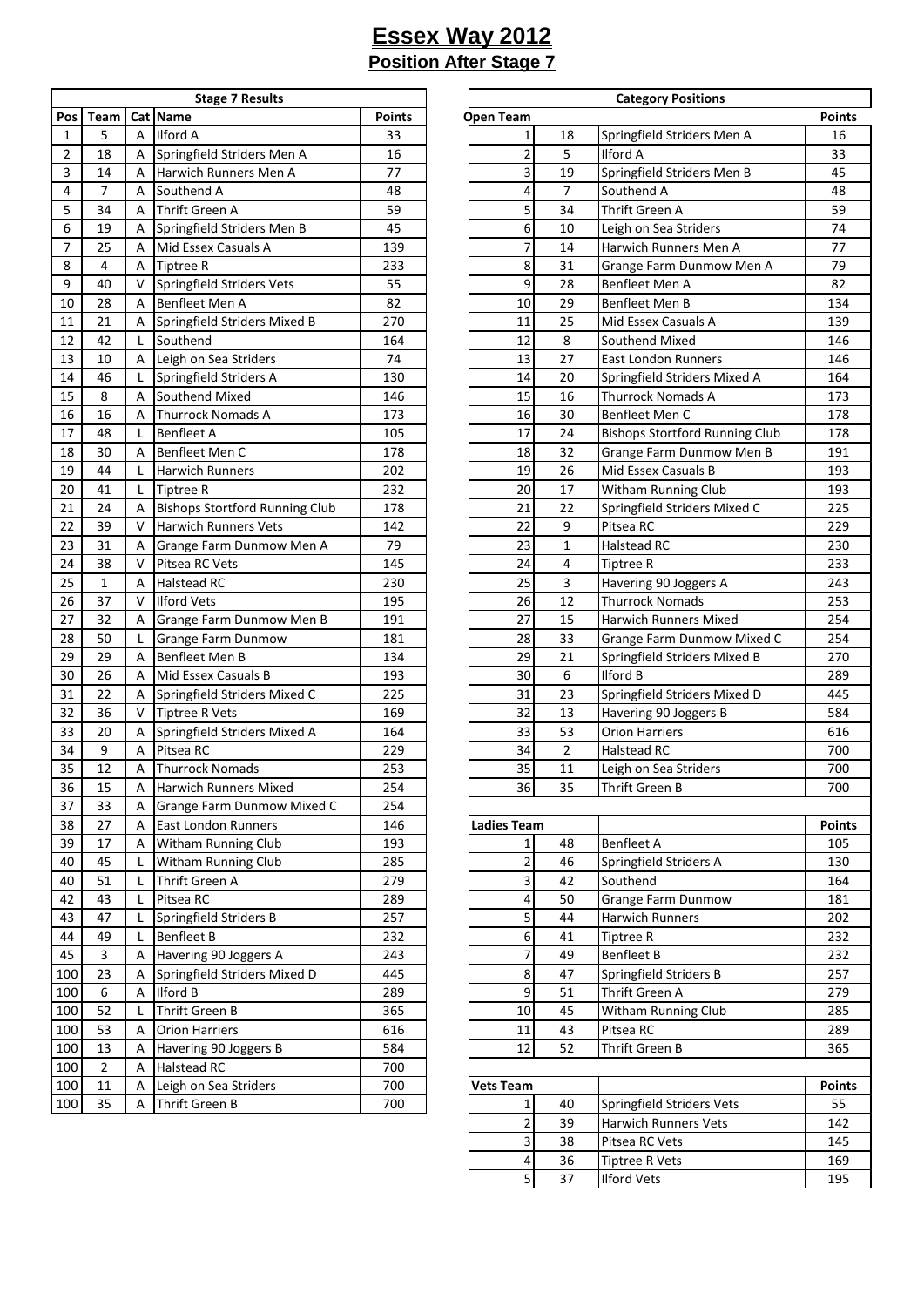| <b>Stage 8 Results</b> |             |   |                                       |               |  |  |  |  |
|------------------------|-------------|---|---------------------------------------|---------------|--|--|--|--|
| Pos                    | <b>Team</b> |   | Cat   Name                            | <b>Points</b> |  |  |  |  |
| 1                      | 18          | А | Springfield Striders Men A            | 17            |  |  |  |  |
| $\overline{2}$         | 14          | А | Harwich Runners Men A                 | 79            |  |  |  |  |
| 3                      | 19          | А | Springfield Striders Men B            | 48            |  |  |  |  |
| 4                      | 5           | А | Ilford A                              | 37            |  |  |  |  |
| 5                      | 48          | Г | <b>Benfleet A</b>                     | 110           |  |  |  |  |
| 6                      | 7           | Α | Southend A                            | 54            |  |  |  |  |
| 7                      | 28          | А | Benfleet Men A                        | 89            |  |  |  |  |
| 8                      | 10          | А | Leigh on Sea Striders                 | 82            |  |  |  |  |
| 9                      | 34          | А | Thrift Green A                        | 68            |  |  |  |  |
| 10                     | 29          | А | Benfleet Men B                        | 144           |  |  |  |  |
| 11                     | 16          | А | <b>Thurrock Nomads A</b>              | 184           |  |  |  |  |
| 12                     | 17          | А | Witham Running Club                   | 205           |  |  |  |  |
| 13                     | 31          | А | Grange Farm Dunmow Men A              | 92            |  |  |  |  |
| 14                     | 15          | А | Harwich Runners Mixed                 | 268           |  |  |  |  |
| 15                     | 40          | v | <b>Springfield Striders Vets</b>      | 70            |  |  |  |  |
| 16                     | 20          | А | Springfield Striders Mixed A          | 180           |  |  |  |  |
| 17                     | 37          | V | <b>Ilford Vets</b>                    | 212           |  |  |  |  |
| 18                     | 39          | v | <b>Harwich Runners Vets</b>           | 160           |  |  |  |  |
| 19                     | 33          | А | Grange Farm Dunmow Mixed C            | 273           |  |  |  |  |
| 20                     | 42          | Г | Southend                              | 184           |  |  |  |  |
| 21                     | 32          | А | Grange Farm Dunmow Men B              | 212           |  |  |  |  |
| 22                     | 26          | Α | Mid Essex Casuals B                   | 215           |  |  |  |  |
| 23                     | 12          | Α | <b>Thurrock Nomads</b>                | 276           |  |  |  |  |
| 24                     | 50          | Г | Grange Farm Dunmow                    | 205           |  |  |  |  |
| 25                     | 47          | Г | Springfield Striders B                | 282           |  |  |  |  |
| 26                     | 23          | Α | Springfield Striders Mixed D          | 471           |  |  |  |  |
| 27                     | 4           | А | <b>Tiptree R</b>                      | 260           |  |  |  |  |
| 28                     | 44          | Г | <b>Harwich Runners</b>                | 230           |  |  |  |  |
| 29                     | 22          | Α | Springfield Striders Mixed C          | 254           |  |  |  |  |
| 30                     | 1           | Α | Halstead RC                           | 260           |  |  |  |  |
| 31                     | 46          | Г | Springfield Striders A                | 161           |  |  |  |  |
| 32                     | 8           | Α | Southend Mixed                        | 178           |  |  |  |  |
| 33                     | 9           | А | Pitsea RC                             | 262           |  |  |  |  |
| 34                     | 3           | А | Havering 90 Joggers A                 | 277           |  |  |  |  |
| 35                     | 36          | V | <b>Tiptree R Vets</b>                 | 204           |  |  |  |  |
| 36                     | 24          | А | <b>Bishops Stortford Running Club</b> | 214           |  |  |  |  |
| 37                     | 25          | Α | Mid Essex Casuals A                   | 176           |  |  |  |  |
| 38                     | 27          | Α | East London Runners                   | 184           |  |  |  |  |
| 39                     | 49          | L | <b>Benfleet B</b>                     | 271           |  |  |  |  |
| 40                     | 30          | Α | Benfleet Men C                        | 218           |  |  |  |  |
| 41                     | 38          | V | Pitsea RC Vets                        | 186           |  |  |  |  |
| 42                     | 43          | L | Pitsea RC                             | 331           |  |  |  |  |
| 43                     | 21          | Α | Springfield Striders Mixed B          | 313           |  |  |  |  |
| 44                     | 41          | L | <b>Tiptree R</b>                      | 276           |  |  |  |  |
| 45                     | 6           | Α | <b>Ilford B</b>                       | 334           |  |  |  |  |
| 46                     | 45          | L | Witham Running Club                   | 331           |  |  |  |  |
| 47                     | 51          | L | Thrift Green A                        | 326           |  |  |  |  |
| 100                    | 52          | L | Thrift Green B                        | 465           |  |  |  |  |
| 100                    | 53          | Α | <b>Orion Harriers</b>                 | 716           |  |  |  |  |
| 100                    | 13          | Α | Havering 90 Joggers B                 | 684           |  |  |  |  |
| 100                    | 2           | Α | Halstead RC                           | 800           |  |  |  |  |
| 100                    | 11          | Α | Leigh on Sea Striders                 | 800           |  |  |  |  |
| 100                    | 35          | Α | Thrift Green B                        | 800           |  |  |  |  |
|                        |             |   |                                       |               |  |  |  |  |

|              |                |                | <b>Stage 8 Results</b>                |               |
|--------------|----------------|----------------|---------------------------------------|---------------|
| Pos          | <b>Team</b>    |                | Cat Name                              | <b>Points</b> |
| $\mathbf{1}$ | 18             | A              | Springfield Striders Men A            | 17            |
| 2            | 14             | A              | Harwich Runners Men A                 | 79            |
| 3            | 19             | A              | Springfield Striders Men B            | 48            |
| 4            | 5              | A              | <b>Ilford A</b>                       | 37            |
|              |                |                |                                       |               |
| 5            | 48             |                | <b>Benfleet A</b>                     | 110           |
| 6            | 7              | A              | Southend A                            | 54            |
| 7            | 28             | A              | Benfleet Men A                        | 89            |
| 8            | 10             | A              | Leigh on Sea Striders                 | 82            |
| 9            | 34             | A              | Thrift Green A                        | 68            |
| 10           | 29             | A              | Benfleet Men B                        | 144           |
| 11           | 16             | A              | <b>Thurrock Nomads A</b>              | 184           |
| 12           | 17             | Α              | <b>Witham Running Club</b>            | 205           |
| 13           | 31             | Α              | Grange Farm Dunmow Men A              | 92            |
| 14           | 15             | A              | <b>Harwich Runners Mixed</b>          | 268           |
| 15           | 40             | $\vee$         | Springfield Striders Vets             | 70            |
|              | 20             | Α              | Springfield Striders Mixed A          | 180           |
| 16<br>17     | 37             | $\vee$         | <b>Ilford Vets</b>                    | 212           |
|              | 39             | $\vee$         | <b>Harwich Runners Vets</b>           | 160           |
|              | 33             | A              | Grange Farm Dunmow Mixed C            | 273           |
|              | 42             | L              | Southend                              | 184           |
|              |                |                |                                       |               |
|              | 32             | Α              | Grange Farm Dunmow Men B              | 212           |
|              | 26             | A              | Mid Essex Casuals B                   | 215           |
|              | 12             | A              | <b>Thurrock Nomads</b>                | 276           |
|              | 50             |                | Grange Farm Dunmow                    | 205           |
|              | 47             | L              | Springfield Striders B                | 282           |
|              | 23             | Α              | Springfield Striders Mixed D          | 471           |
|              | $\overline{4}$ | A              | <b>Tiptree R</b>                      | 260           |
| 28           | 44             |                | <b>Harwich Runners</b>                | 230           |
|              | 22             | Α              | Springfield Striders Mixed C          | 254           |
|              | $\mathbf{1}$   | A              | <b>Halstead RC</b>                    | 260           |
|              | 46             |                | Springfield Striders A                | 161           |
|              | 8              | A              | Southend Mixed                        | 178           |
|              | 9              | A              | Pitsea RC                             | 262           |
|              | 3              | A              | Havering 90 Joggers A                 | 277           |
|              | 36             | V              | <b>Tiptree R Vets</b>                 | 204           |
| 35<br>$36\,$ | 24             | $\mathsf A$    | <b>Bishops Stortford Running Club</b> | 214           |
|              | 25             | Α              | Mid Essex Casuals A                   | 176           |
|              | 27             | A              | <b>East London Runners</b>            | 184           |
|              | 49             |                | <b>Benfleet B</b>                     | 271           |
|              | 30             | A              | Benfleet Men C                        | 218           |
|              |                | $\vee$         |                                       |               |
|              | 38             |                | Pitsea RC Vets                        | 186           |
|              | 43             |                | Pitsea RC                             | 331           |
|              | 21             | Α              | Springfield Striders Mixed B          | 313           |
|              | 41             |                | <b>Tiptree R</b>                      | 276           |
|              | 6              | $\overline{A}$ | <b>Ilford B</b>                       | 334           |
|              | 45             |                | Witham Running Club                   | 331           |
|              | 51             | L              | Thrift Green A                        | 326           |
|              | 52             | $\mathsf{L}$   | Thrift Green B                        | 465           |
|              | 53             | A              | <b>Orion Harriers</b>                 | 716           |
|              | 13             | Α              | Havering 90 Joggers B                 | 684           |
| 100<br>100   | $\overline{2}$ | Α              | <b>Halstead RC</b>                    | 800           |
| 100          | 11             | Α              | Leigh on Sea Striders                 | 800           |
| 100          | 35             | A              | Thrift Green B                        | 800           |
|              |                |                |                                       |               |
|              |                |                |                                       |               |
|              |                |                |                                       |               |
|              |                |                |                                       |               |
|              |                |                |                                       |               |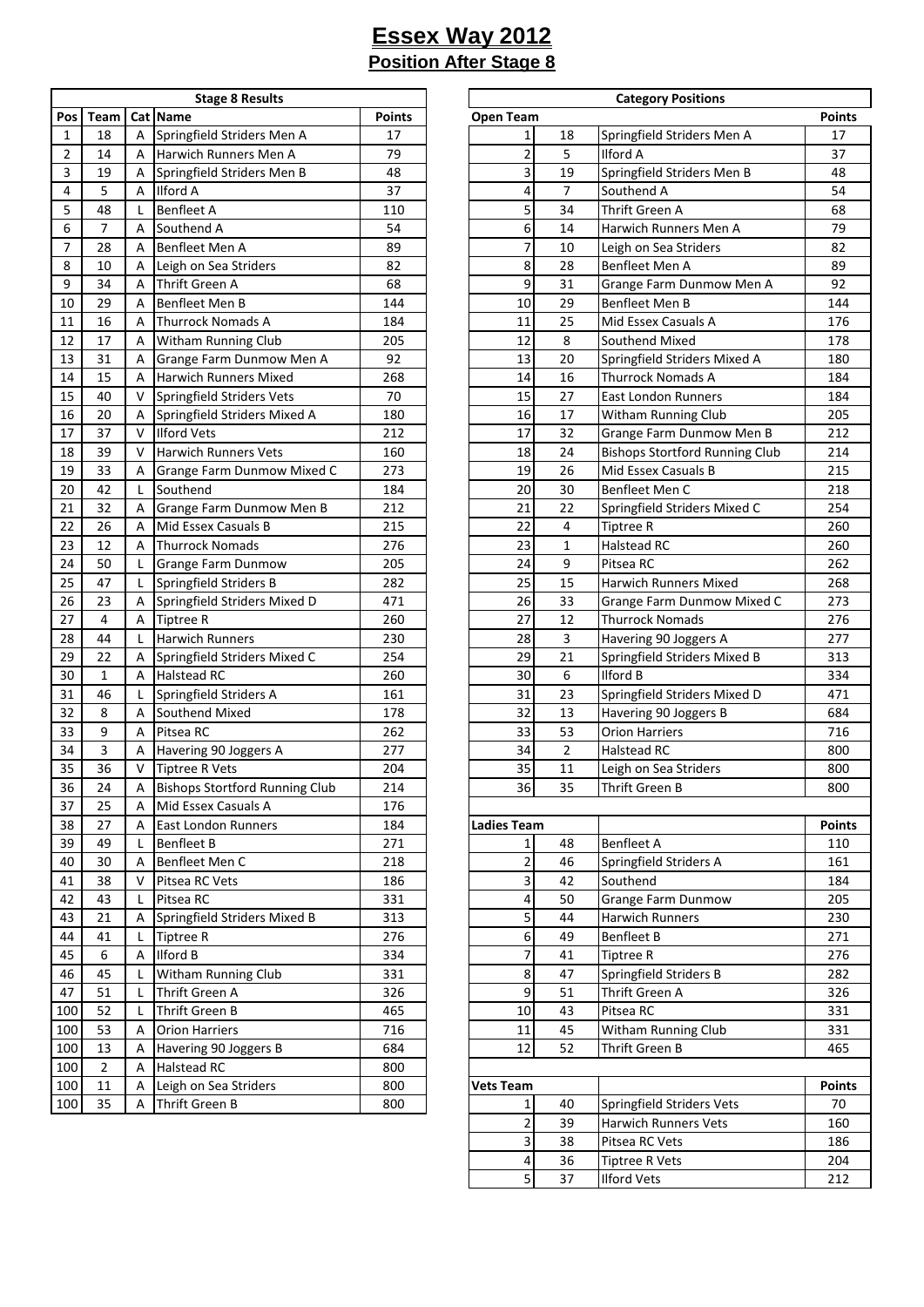| <b>Stage 9 Results</b> |      |   |                                       |        |  |  |  |
|------------------------|------|---|---------------------------------------|--------|--|--|--|
| Pos                    | Team |   | Cat   Name                            | Points |  |  |  |
| 1                      | 18   | А | Springfield Striders Men A            | 18     |  |  |  |
| $\overline{2}$         | 7    | A | Southend A                            | 56     |  |  |  |
| 3                      | 28   | A | Benfleet Men A                        | 92     |  |  |  |
| 4                      | 34   | A | <b>Thrift Green A</b>                 | 72     |  |  |  |
| 5                      | 19   | Α | Springfield Striders Men B            | 53     |  |  |  |
| 6                      | 14   | A | Harwich Runners Men A                 | 85     |  |  |  |
| 7                      | 5    | А | <b>Ilford A</b>                       | 44     |  |  |  |
| 8                      | 36   | V | <b>Tiptree R Vets</b>                 | 212    |  |  |  |
| 9                      | 20   | А | Springfield Striders Mixed A          | 189    |  |  |  |
| 10                     | 31   | А | Grange Farm Dunmow Men A              | 102    |  |  |  |
| 11                     | 29   | А | Benfleet Men B                        | 155    |  |  |  |
| 12                     | 39   | v | <b>Harwich Runners Vets</b>           | 172    |  |  |  |
| 13                     | 1    | А | Halstead RC                           | 273    |  |  |  |
| 14                     | 37   | V | <b>Ilford Vets</b>                    | 226    |  |  |  |
| 15                     | 40   | v | Springfield Striders Vets             | 85     |  |  |  |
| 16                     | 48   | L | <b>Benfleet A</b>                     | 126    |  |  |  |
| 17                     | 21   | А | Springfield Striders Mixed B          | 330    |  |  |  |
| 18                     | 46   | Г | Springfield Striders A                | 179    |  |  |  |
| 19                     | 10   | Α | Leigh on Sea Striders                 | 101    |  |  |  |
| 20                     | 4    | Α | <b>Tiptree R</b>                      | 280    |  |  |  |
| 21                     | 15   | A | Harwich Runners Mixed                 | 289    |  |  |  |
| 22                     | 42   | L | Southend                              | 206    |  |  |  |
| 23                     | 44   | L | <b>Harwich Runners</b>                | 253    |  |  |  |
| 24                     | 9    | Α | Pitsea RC                             | 286    |  |  |  |
| 25                     | 32   | Α | Grange Farm Dunmow Men B              | 237    |  |  |  |
| 26                     | 49   | L | <b>Benfleet B</b>                     | 297    |  |  |  |
| 27                     | 50   | Г | Grange Farm Dunmow                    | 232    |  |  |  |
| 28                     | 25   | А | Mid Essex Casuals A                   | 204    |  |  |  |
| 29                     | 38   | V | Pitsea RC Vets                        | 215    |  |  |  |
| 30                     | 8    | Α | Southend Mixed                        | 208    |  |  |  |
| 31                     | 30   | Α | Benfleet Men C                        | 249    |  |  |  |
| 32                     | 41   | Г | <b>Tiptree R</b>                      | 308    |  |  |  |
| 33                     | 45   | Г | Witham Running Club                   | 364    |  |  |  |
| 34                     | 17   | Α | Witham Running Club                   | 239    |  |  |  |
| 35                     | 16   | А | <b>Thurrock Nomads A</b>              | 219    |  |  |  |
| 36                     | 43   | L | Pitsea RC                             | 367    |  |  |  |
| 37                     | 22   | Α | Springfield Striders Mixed C          | 291    |  |  |  |
| 38                     | 26   | А | Mid Essex Casuals B                   | 253    |  |  |  |
| 39                     | 3    | А | Havering 90 Joggers A                 | 316    |  |  |  |
| 40                     | 24   | Α | <b>Bishops Stortford Running Club</b> | 254    |  |  |  |
| 41                     | 47   | Г | Springfield Striders B                | 323    |  |  |  |
| 42                     | 33   | Α | Grange Farm Dunmow Mixed C            | 315    |  |  |  |
| 43                     | 27   | А | East London Runners                   | 227    |  |  |  |
| 44                     | 6    | А | Ilford B                              | 378    |  |  |  |
| 45                     | 12   | А | <b>Thurrock Nomads</b>                | 321    |  |  |  |
| 46                     | 51   | Г | Thrift Green A                        | 372    |  |  |  |
| 47                     | 53   | А | <b>Orion Harriers</b>                 | 763    |  |  |  |
| 48                     | 23   | А | Springfield Striders Mixed D          | 519    |  |  |  |
| 100                    | 52   | Г | Thrift Green B                        | 565    |  |  |  |
| 100                    | 13   | А | Havering 90 Joggers B                 | 784    |  |  |  |
| 100                    | 2    | А | Halstead RC                           | 900    |  |  |  |
| 100                    | 11   | А | Leigh on Sea Striders                 | 900    |  |  |  |
| 100                    | 35   | А | Thrift Green B                        | 900    |  |  |  |
|                        |      |   |                                       |        |  |  |  |

|                |                |        | <b>Stage 9 Results</b>                |               |                         |                | <b>Category Positions</b>             |               |
|----------------|----------------|--------|---------------------------------------|---------------|-------------------------|----------------|---------------------------------------|---------------|
| Pos            | Team           |        | Cat Name                              | <b>Points</b> | <b>Open Team</b>        |                |                                       | <b>Points</b> |
| $\mathbf{1}$   | 18             | A      | Springfield Striders Men A            | 18            | $\mathbf{1}$            | 18             | Springfield Striders Men A            | 18            |
| $\overline{2}$ | 7              | A      | Southend A                            | 56            | $\overline{\mathbf{c}}$ | 5              | <b>Ilford A</b>                       | 44            |
| 3              | 28             | A      | Benfleet Men A                        | 92            | 3                       | 19             | Springfield Striders Men B            | 53            |
| 4              | 34             | A      | <b>Thrift Green A</b>                 | 72            | 4                       | $\overline{7}$ | Southend A                            | 56            |
| 5              | 19             |        |                                       | 53            | 5                       | 34             | Thrift Green A                        | 72            |
|                |                | Α      | Springfield Striders Men B            |               |                         |                |                                       |               |
| 6              | 14             | A      | Harwich Runners Men A                 | 85            | 6                       | 14             | Harwich Runners Men A                 | 85            |
| $\overline{7}$ | 5              | A      | <b>Ilford A</b>                       | 44            | $\overline{7}$          | 28             | Benfleet Men A                        | 92            |
| 8              | 36             | V      | <b>Tiptree R Vets</b>                 | 212           | 8                       | 10             | Leigh on Sea Striders                 | 101           |
| 9              | 20             | A      | Springfield Striders Mixed A          | 189           | 9                       | 31             | Grange Farm Dunmow Men A              | 102           |
| 10             | 31             | Α      | Grange Farm Dunmow Men A              | 102           | 10                      | 29             | Benfleet Men B                        | 155           |
| 11             | 29             | A      | <b>Benfleet Men B</b>                 | 155           | 11                      | 20             | Springfield Striders Mixed A          | 189           |
| 12             | 39             | v      | <b>Harwich Runners Vets</b>           | 172           | 12                      | 25             | Mid Essex Casuals A                   | 204           |
| 13             | $\mathbf{1}$   | A      | <b>Halstead RC</b>                    | 273           | 13                      | 8              | Southend Mixed                        | 208           |
| 14             | 37             | $\vee$ | <b>Ilford Vets</b>                    | 226           | 14                      | 16             | <b>Thurrock Nomads A</b>              | 219           |
| 15             | 40             | V      | <b>Springfield Striders Vets</b>      | 85            | 15                      | 27             | <b>East London Runners</b>            | 227           |
| 16             | 48             | L      | <b>Benfleet A</b>                     | 126           | 16                      | 32             | Grange Farm Dunmow Men B              | 237           |
| 17             | 21             | Α      | Springfield Striders Mixed B          | 330           | 17                      | 17             | Witham Running Club                   | 239           |
| 18             | 46             | L      | Springfield Striders A                | 179           | 18                      | 30             | Benfleet Men C                        | 249           |
| 19             | 10             | Α      | Leigh on Sea Striders                 | 101           | 19                      | 26             | Mid Essex Casuals B                   | 253           |
| 20             | 4              | Α      | <b>Tiptree R</b>                      | 280           | 20                      | 24             | <b>Bishops Stortford Running Club</b> | 254           |
| 21             | 15             | A      | Harwich Runners Mixed                 | 289           | 21                      | $\mathbf{1}$   | <b>Halstead RC</b>                    | 273           |
| 22             | 42             |        | Southend                              | 206           | 22                      | 4              | <b>Tiptree R</b>                      | 280           |
| 23             | 44             |        | <b>Harwich Runners</b>                | 253           | 23                      | 9              | Pitsea RC                             | 286           |
| 24             | 9              | A      | Pitsea RC                             | 286           | 24                      | 15             | Harwich Runners Mixed                 | 289           |
| 25             | 32             | Α      | Grange Farm Dunmow Men B              | 237           | 25                      | 22             | Springfield Striders Mixed C          | 291           |
| 26             | 49             | L      | <b>Benfleet B</b>                     | 297           | 26                      | 33             | Grange Farm Dunmow Mixed C            | 315           |
| 27             | 50             |        |                                       | 232           | 27                      | 3              |                                       |               |
|                |                |        | Grange Farm Dunmow                    |               |                         | 12             | Havering 90 Joggers A                 | 316           |
| 28             | 25             | A      | Mid Essex Casuals A                   | 204           | 28                      |                | <b>Thurrock Nomads</b>                | 321           |
| 29             | 38             | $\vee$ | Pitsea RC Vets                        | 215           | 29                      | 21             | Springfield Striders Mixed B          | 330           |
| 30             | 8              | A      | Southend Mixed                        | 208           | 30                      | 6              | <b>Ilford B</b>                       | 378           |
| 31             | 30             | A      | Benfleet Men C                        | 249           | 31                      | 23             | Springfield Striders Mixed D          | 519           |
| 32             | 41             | L      | <b>Tiptree R</b>                      | 308           | 32                      | 53             | <b>Orion Harriers</b>                 | 763           |
| 33             | 45             | L      | Witham Running Club                   | 364           | 33                      | 13             | Havering 90 Joggers B                 | 784           |
| 34             | 17             | A      | Witham Running Club                   | 239           | 34                      | $\overline{2}$ | Halstead RC                           | 900           |
| 35             | 16             | Α      | <b>Thurrock Nomads A</b>              | 219           | 35                      | 11             | Leigh on Sea Striders                 | 900           |
| $36\,$         | 43             |        | Pitsea RC                             | 367           | 36                      | 35             | Thrift Green B                        | 900           |
| 37             | 22             | Α      | Springfield Striders Mixed C          | 291           |                         |                |                                       |               |
| 38             | 26             | A      | Mid Essex Casuals B                   | 253           | <b>Ladies Team</b>      |                |                                       | <b>Points</b> |
| 39             | 3              | Α      | Havering 90 Joggers A                 | 316           | $1\vert$                | 48             | <b>Benfleet A</b>                     | 126           |
| 40             | 24             | Α      | <b>Bishops Stortford Running Club</b> | 254           | $\overline{2}$          | 46             | Springfield Striders A                | 179           |
| 41             | 47             |        | Springfield Striders B                | 323           | $\overline{\mathbf{3}}$ | 42             | Southend                              | 206           |
| 42             | 33             | Α      | Grange Farm Dunmow Mixed C            | 315           | $\overline{\mathbf{r}}$ | 50             | Grange Farm Dunmow                    | 232           |
| 43             | 27             | Α      | <b>East London Runners</b>            | 227           | 5                       | 44             | Harwich Runners                       | 253           |
| 44             | 6              | A      | <b>Ilford B</b>                       | 378           | 6                       | 49             | <b>Benfleet B</b>                     | 297           |
| 45             | 12             | Α      | <b>Thurrock Nomads</b>                | 321           | $\overline{\mathbf{z}}$ | 41             | <b>Tiptree R</b>                      | 308           |
| 46             | 51             |        | Thrift Green A                        | 372           | $\boldsymbol{8}$        | 47             | Springfield Striders B                | 323           |
| 47             | 53             | A      | <b>Orion Harriers</b>                 | 763           | $\overline{9}$          | 45             | Witham Running Club                   | 364           |
| 48             | 23             | Α      | Springfield Striders Mixed D          | 519           | 10                      | 43             | Pitsea RC                             | 367           |
| 100            | 52             |        | Thrift Green B                        | 565           | 11                      | 51             | Thrift Green A                        | 372           |
|                |                |        |                                       |               | 12                      | 52             |                                       |               |
| 100            | 13             | Α      | Havering 90 Joggers B                 | 784           |                         |                | Thrift Green B                        | 565           |
| 100            | $\overline{2}$ | Α      | <b>Halstead RC</b>                    | 900           |                         |                |                                       |               |
| 100            | 11             | Α      | Leigh on Sea Striders                 | 900           | <b>Vets Team</b>        |                |                                       | <b>Points</b> |
| 100            | 35             | A      | Thrift Green B                        | 900           | $1\vert$                | 40             | Springfield Striders Vets             | 85            |
|                |                |        |                                       |               | $\overline{2}$          | 39             | Harwich Runners Vets                  | 172           |
|                |                |        |                                       |               | $\vert$                 | 36             | Tiptree R Vets                        | 212           |
|                |                |        |                                       |               | $\overline{4}$          | 38             | Pitsea RC Vets                        | 215           |
|                |                |        |                                       |               | $\overline{5}$          | 37             | <b>Ilford Vets</b>                    | 226           |
|                |                |        |                                       |               |                         |                |                                       |               |